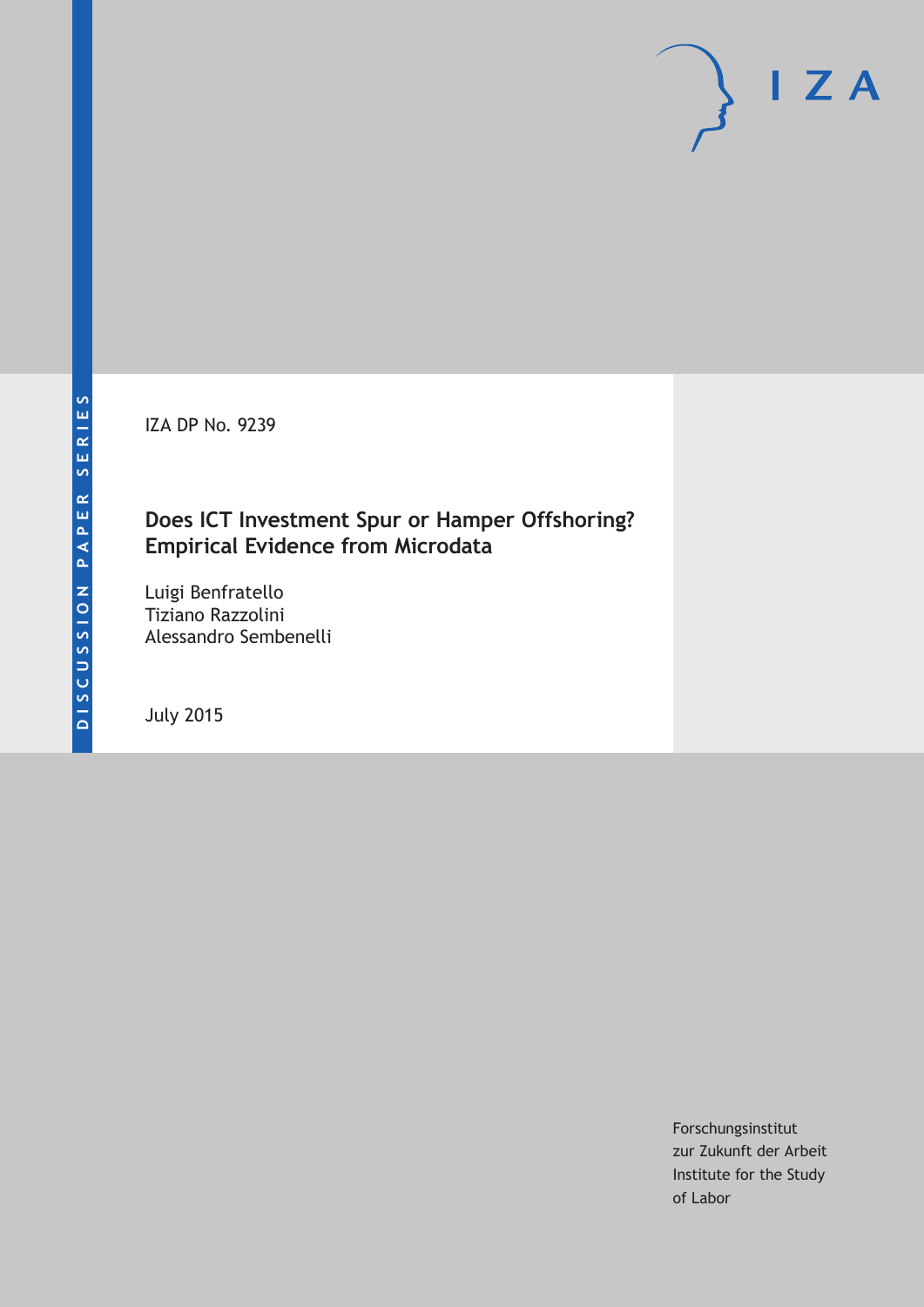# **Does ICT Investment Spur or Hamper Offshoring? Empirical Evidence from Microdata**

## **Luigi Benfratello**

*University of Naples "Federico II" and CSEF* 

## **Tiziano Razzolini**

*University of Siena and IZA* 

## **Alessandro Sembenelli**

*University of Torino and Collegio Carlo Alberto*

Discussion Paper No. 9239 July 2015

IZA

P.O. Box 7240 53072 Bonn Germany

Phone: +49-228-3894-0 Fax: +49-228-3894-180 E-mail: iza@iza.org

Any opinions expressed here are those of the author(s) and not those of IZA. Research published in this series may include views on policy, but the institute itself takes no institutional policy positions. The IZA research network is committed to the IZA Guiding Principles of Research Integrity.

The Institute for the Study of Labor (IZA) in Bonn is a local and virtual international research center and a place of communication between science, politics and business. IZA is an independent nonprofit organization supported by Deutsche Post Foundation. The center is associated with the University of Bonn and offers a stimulating research environment through its international network, workshops and conferences, data service, project support, research visits and doctoral program. IZA engages in (i) original and internationally competitive research in all fields of labor economics, (ii) development of policy concepts, and (iii) dissemination of research results and concepts to the interested public.

IZA Discussion Papers often represent preliminary work and are circulated to encourage discussion. Citation of such a paper should account for its provisional character. A revised version may be available directly from the author.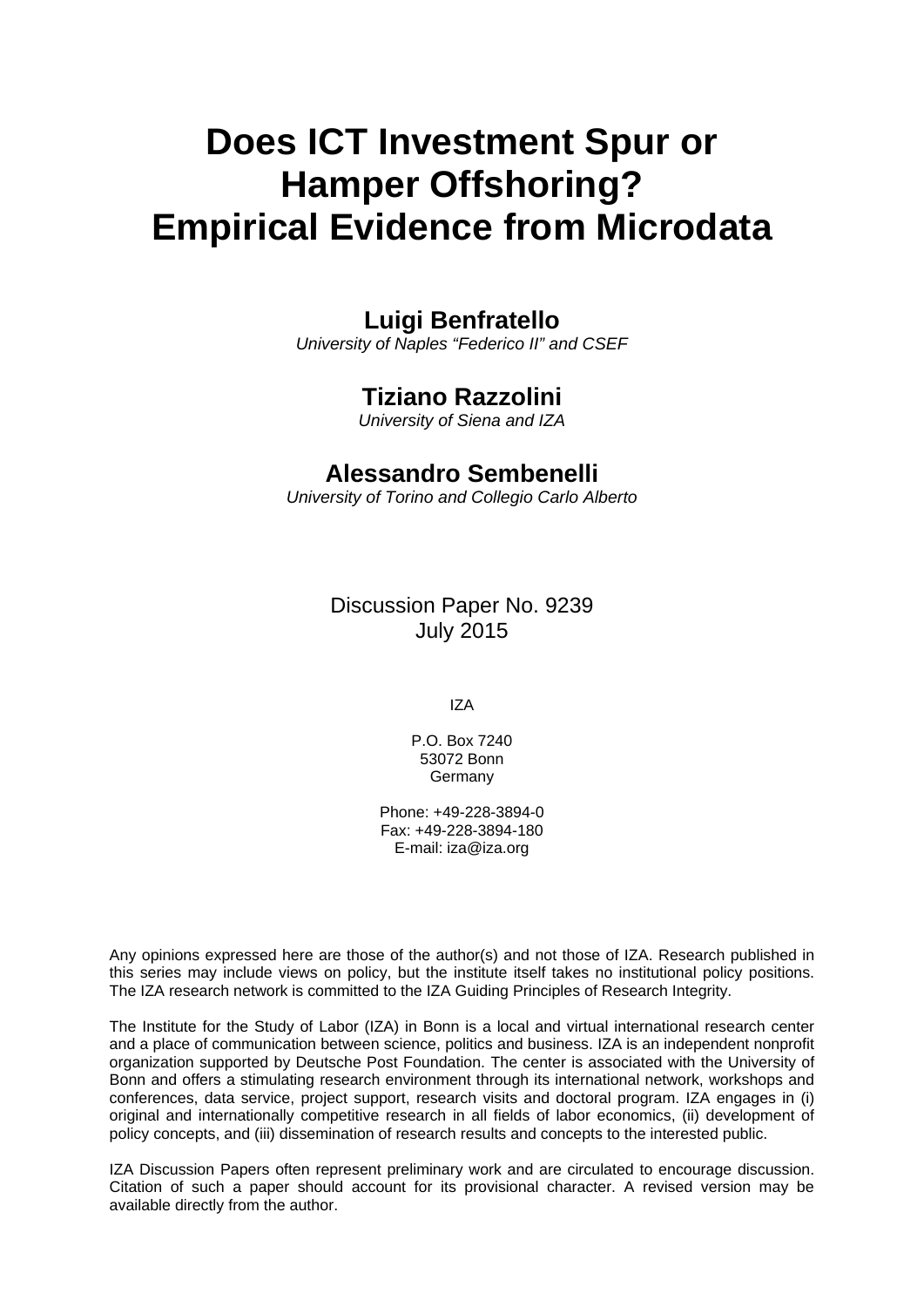IZA Discussion Paper No. 9239 July 2015

## **ABSTRACT**

## **Does ICT Investment Spur or Hamper Offshoring? Empirical Evidence from Microdata\***

We provide evidence on the effect of ICT investment on the propensity to offshore for a sample of Italian manufacturing firms. To deal with the endogeneity of ICT investment we adopt an innovative identification strategy based on the availability of local broad band facilities. Contrary to previous literature focusing on services, we find a negative effect of ICT on offshoring. Furthermore, when splitting the sample according to the technological level, the effect is negative and significant only in the sub-sample of low-tech firms. This suggests that ICT capital substitutes for foreign workers in performing routine tasks in low-tech industries.

JEL Classification: C34, C35, F20, L23

Keywords: ICT Investment, offshoring, maximum likelihood system estimation

Corresponding author:

 $\overline{\phantom{a}}$ 

Alessandro Sembenelli Dipartimento di Scienze Economico-Sociali e Matematico-Statistiche Università di Torino Corso Unione Sovietica 218 10134 Torino Italy E-mail: alessandro.sembenelli@unito.it

<sup>\*</sup> We thank Giuseppe Bertola, Angelo Besana, Giorgio Calzolari, Davide Castellani, Giovanni Ferri, Saul Lach, Laura Magazzini, Chiara Monfardini, Gianmarco Ottaviano, and Fabiano Schivardi for helpful suggestions. We also thanks audiences at the "Innovation, Internationalization and Global Labor Market" conference, Torino, February 2009; at the ITSG meeting, Cagliari, June 2009; at 2009 EARIE conference, Lubliana; at the 2009 European Trade Study Group conference, Rome; and at the 2009 Italian Economic Association meeting, Rome, the for useful comments. The usual disclaimer applies. The authors gratefully acknowledge financial contributions from the FIRB project "International fragmentation of Italian firms. New organizational models and the role of information technologies", a research project funded by the Italian Ministry of Education, University and Research.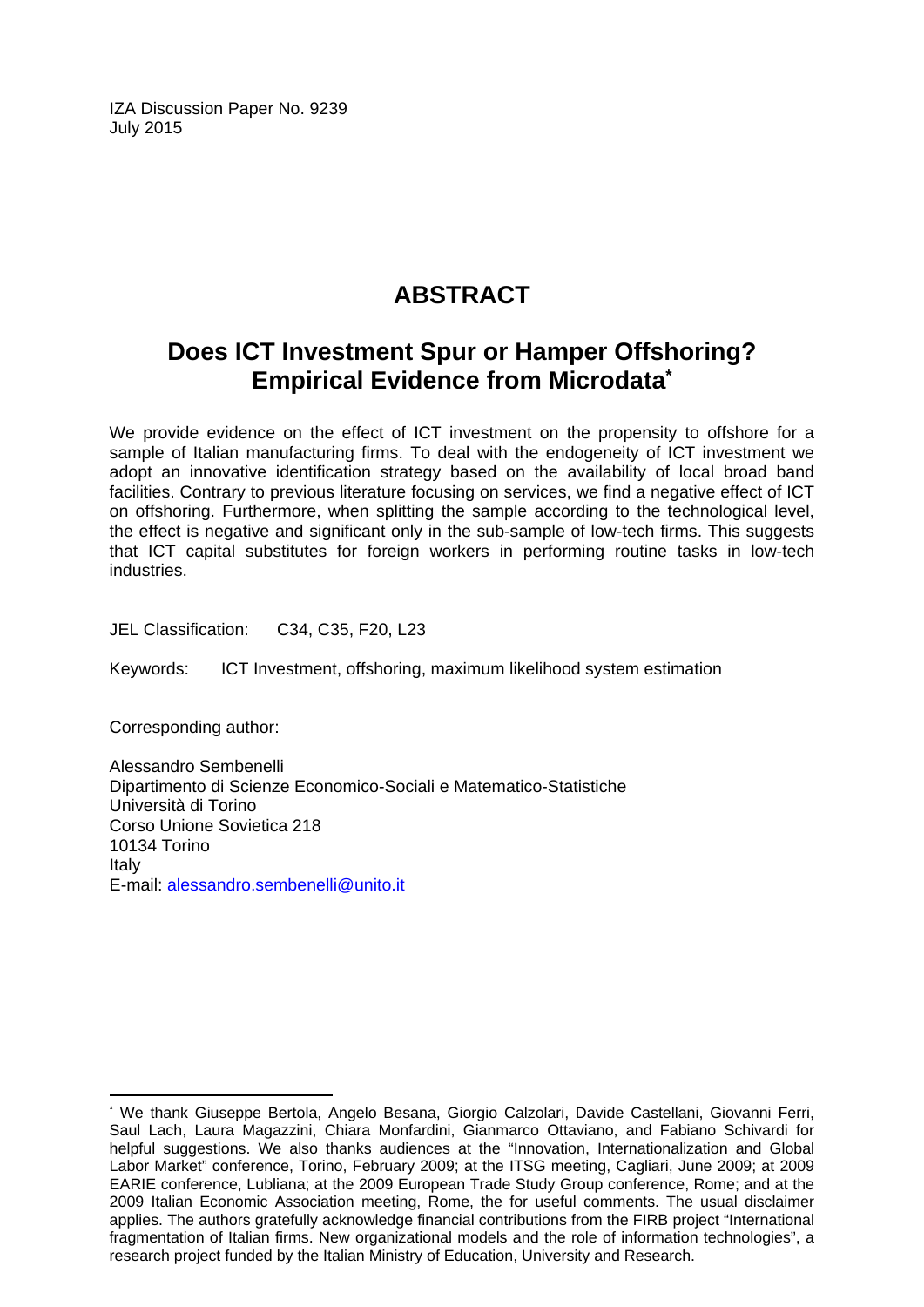### 1 Introduction

As noted, among others, by Amiti and Wei (2005) and Mankiw and Swagel (2006) the growth in offshoring activities in recent years has raised a lot of public concern in all advanced economies. In particular, a commonly perceived worry is that workers in previously sheltered service sectors of the economy are more likely to suffer from competitive pressure from trade made possible by improved information and communication technologies (ICT thereafter). It is therefore hardly surprising (Grossman and Rossi-Hansberg (2006)) that both the academic and the media attention has progressively shifted towards the offshoring of a variety of services ranging from reading x-rays to developing softwares and from preparing tax forms to answering customer service calls.

Within this general framework a strand of empirical literature has started (Abramovsky and Griffith (2006), Bartel et al. (2005)) to provide econometric estimates of the effect of ICT investment on the outsourcing and offshoring of business services. Broadly speaking—but not without some cautionary remarks—the empirical evidence available so far confirms a positive causal link between ICT and the offshoring of business services. To the extent that the latter negatively affects labour market outcomes in advanced economies, ICT investment itself could be blamed for such "undesirable" results and, therefore, policy makers should take this unintended transmission mechanism into account when designing public policies aimed at the diffusion of ICT technologies.

It must be noted, however, that the scant international descriptive evidence points out that in many industrialized countries most of offshoring activities occurs in manufacturing and not in services and that within manufacturing firms production activities are offshored more often than business services. For instance, according to a survey carried out by Eurostat for 13 EU countries over the 2001-06 period, 21.7% of manufacturing firms are found to offshore part of their production activity, whereas the percentage decreases to 9.9% in service industries. As for Italy, this difference is even more striking, the percentages being, respectively,  $15.5$  and  $3.0\%$ .<sup>1</sup> Furthermore, it has been documented (Amiti and Wei (2005)) that UK manufacturing firms import a much larger proportion of material than of services inputs. In short, the available empirical evidence points out that most offshoring activities refer to the purchase of material inputs by manufacturing firms.

On theoretical ground there is no compelling reason why ICT investment in manufacturing should necessarily increase the propensity to offshore. This will crucially depend on the nature of the ICT investment. On the one hand, the reduction in communication and coordination costs is likely to favor offshoring. On the other hand, the increased complementarity of production stages within the firm or the augmented complexity of tasks induced by ICT investment might reduce the incentive to offshore as opposed to in-house production. Furthermore, ICT is expected to

<sup>&</sup>lt;sup>1</sup>This survey was carried out in 2007 and it is part of the "development project on international sourcing" launched by Eurostat. This project reflects the growing concern of policy makers at national and EU level on the likely job losses due to offshoring, and the ensuing need for harmonized data on the phenomenon. Note that a more recent survey was conducted in 2012 but this second release does not include Italy. Further details on the surveys can be found at: http://ec.europa.eu/eurostat/web/structural-business-statistics/global-value-chains/international-sourcing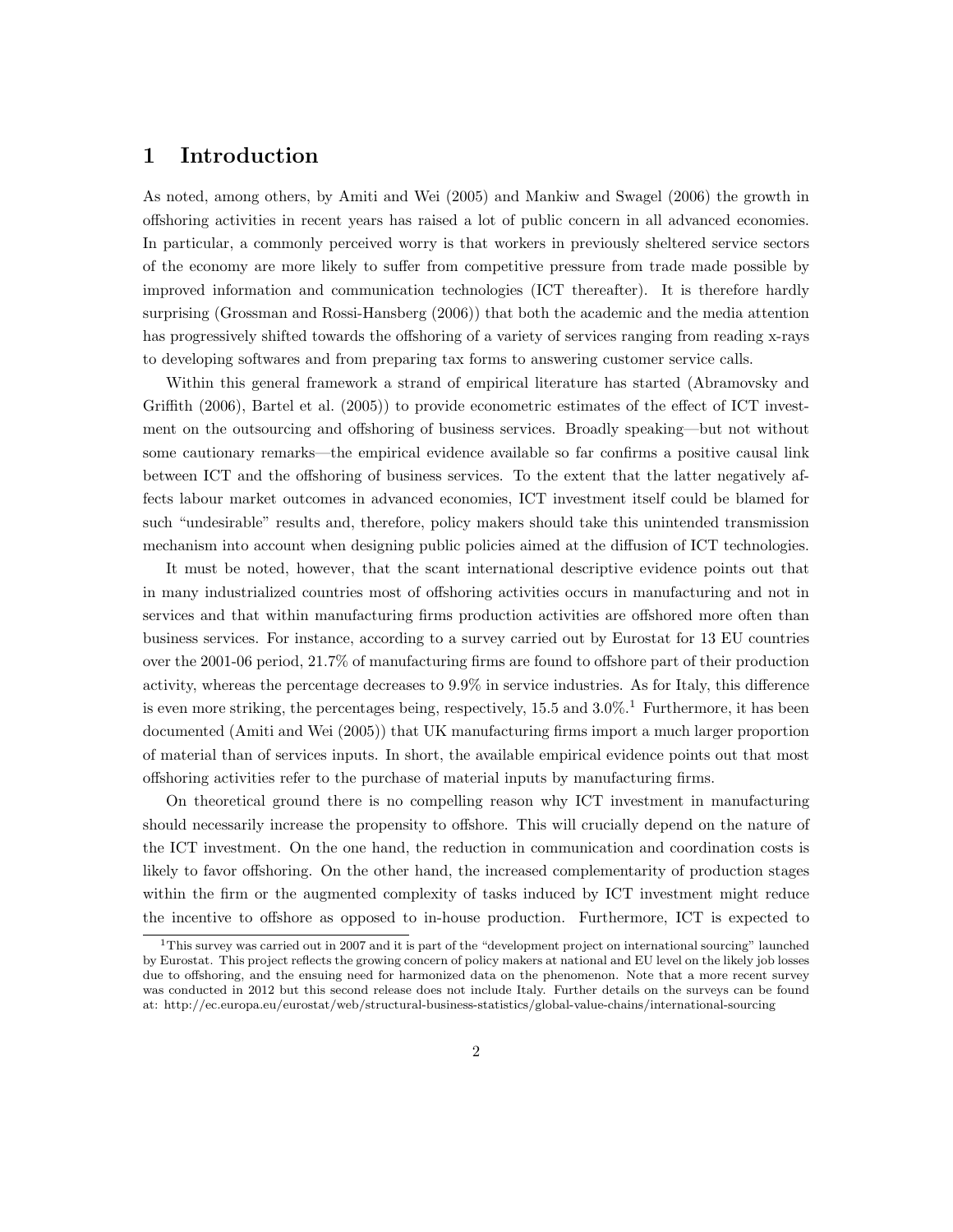affect the composition of labor demand. Available empirical evidence (see Autor et al. (2003)) indeed suggests that ICT capital complements workers in performing non-routine problem solving and complex communication tasks but substitutes for workers in performing routine cognitive and manual tasks. ICT investment might therefore be associated with a downward shift in the labor demand for workers specialized in performing routine tasks and, ultimately, with a lower propensity to offshore to countries where the supply of such workers is high.

Our paper contributes to shed light on this issue by advancing the existing empirical literature on the effects of ICT on offshoring on several grounds. Firstly, we take a different perspective and look at the offshoring of production activities carried out by manufacturing firms. Secondly, we address the endogeneity problem of the ICT investment decision by specifying and estimating a non-linear equation system where identification of the effects of interest is obtained by relying both on functional form and on exclusion restrictions. This in turn allows us to test the validity of our exclusion restrictions. Thirdly, by estimating our system of equations separately on the sub-samples of high- and low-tech firms we make an attempt to go beyond the pure identification of the effect and to discriminate between the alternative transmission channels suggested by received theory.

What we find in this paper is that, after taking the endogeneity of the offshoring decision into account, the investment in ICT activities has a negative effect on the propensity to offshore in a large sample of Italian small-medium size manufacturing firms. When we split our sample of firms according to their technological level, this negative relationship is found to hold only for the subsample of low-tech firms. Furthermore, this main finding is robust to different criteria used for the construction of the relevant sample of firms as well as to alternative specifications of the econometric model and to the inclusion of several firm-level variables as additional regressors. To the extent that routine cognitive and manual tasks play a more relevant role in low- as compared to high-tech firms, our results suggest that the prevailing channel through which ICT affects offshoring activities is the substitution effect between ICT capital and foreign workers specialized in performing routine tasks. Taken at their face value, our overall results imply therefore that—at least in manufacturing—public incentives to ICT investment are unlikely to promote offshoring and therefore this transmission channel should not be a reason of concern for policy makers when designing public policies aimed at the diffusion of ICT technologies.

The remaining of the paper is organized as follows. The next section motivates our paper by reviewing the theoretical literature and the empirical evidence on the relationship between ICT investment and offshoring. In section 3 we introduce our dataset and comment upon some relevant descriptive statistics. Section 4 presents our empirical model and discusses its identification assumptions. In Section 5 our main results are presented whereas section 6 concludes. An appendix reporting the relevant questions included in the Unicredit-Capitalia survey and describing the sample used in this paper is also included.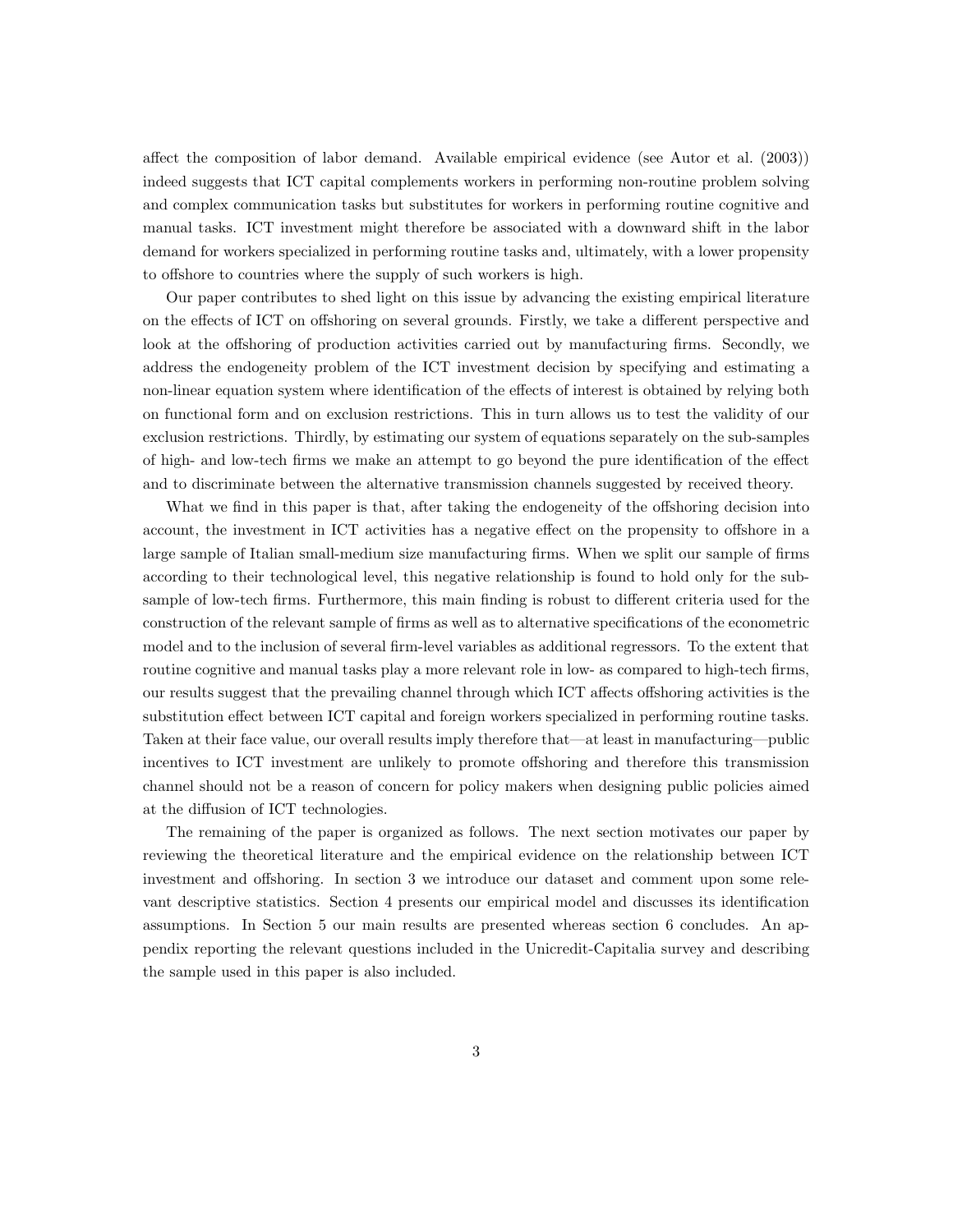## 2 The Link between ICT Investment and Offshoring

ICT investments, as well as the organizational changes they induce, are thought to affect different aspects of firms' decision-making and production activity through several—not mutually exclusive channels.<sup>2</sup>

According to common wisdom, a higher level of information and telecommunication capital stock is perceived to stimulate offshoring through a direct effect, induced by enhancements in communications abilities, and an indirect effect via increased firms' performances. It is a widely accepted fact that the introduction of new communication technologies amplifies the information flows received and sent by the firm. This phenomenon should lead to higher fragmentation of production processes, irrespectively of whether the transfer of authority occurs within or outside firms' boundaries (i.e. offshoring or outsourcing). On the one hand, a higher efficiency in monitoring information (Colombo and Delmastro (2004)) and controlling choices at all stages of the production process may induce a more frequent delegation of authority and decentralization of decision-making not only within the firm but also among different firms. On the other hand, ICT enhances firm ability to react to external information, to absorb new technologies and to considerably improve the quality of communication with external agents. As Grossman and Helpman (2002) show, the reduction of informational costs may lead to an increase in offshoring/outsourcing by improving the ability and chances of finding new suppliers.

The assumption that ICT facilitates the transfer of information outside firm boundaries, thereby leading to higher fragmentation of production, is however subject to several qualifications. As Leamer and Storper (2001) and Leamer (2007) emphasize, the transfer of competencies critically depends on the crucial distinction between routine codifiable tasks and non-routine tasks. The completion of the former relies on a type of information that can be easily conveyed to an external agent, as in the case of standardized services, virtually with zero transportation costs. On the other hand, non-routine tasks are more based on experience or are heavily dependent on creative skills. In this case, tacit—as opposed to codifiable—knowledge plays a predominant role in production decisions, and the experience embodied in these specific tasks can not be easily conveyed within a buyer-seller relationship. As pointed out by Keller and Yeaple (2008), the cost of technological transfer increases with the technological content of the task to be offshored, and the likely impact of ICT is to increase this content, thereby reducing the incentive to offshore.

The decision to offshore (outsource) could not be optimal choice also when, as pointed out by Baccara (2007) and Hempell and Zwick (2008), the externalization of production processes is associated with an unwelcome transfer of internal knowledge outside firm boundaries. This information leakage phenomenon might be especially harmful for highly specialized firms characterized

<sup>2</sup> In the review of the literature we will not make an explicit distinction—unless explicitly stated—between offshoring and outsourcing since most of the transmission channels identified in the literature apply to both phenomena. Note, however, that their policy implications differ substantially, at least from a national perspective.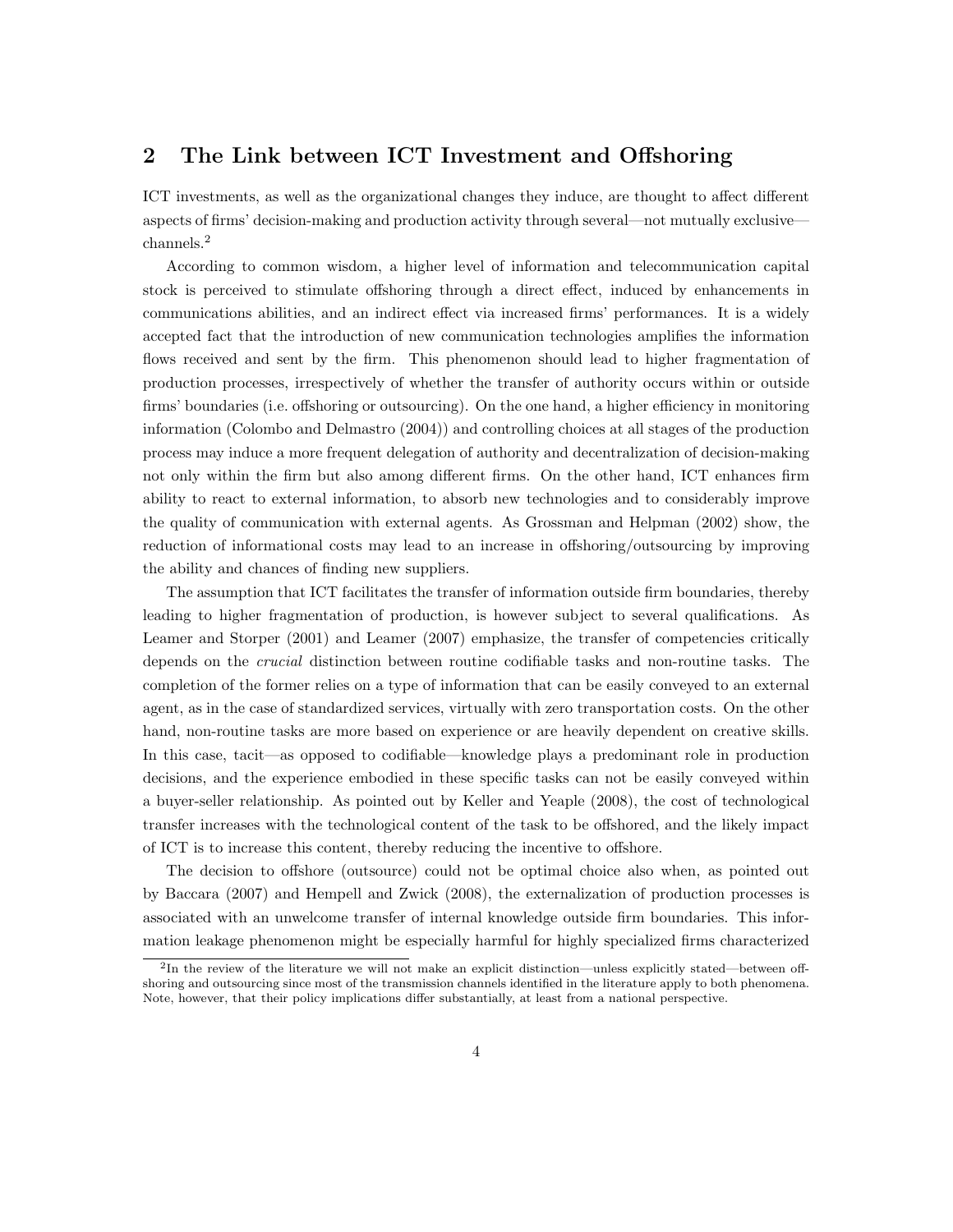by complex production processes and a high degree of labor specialization. It might indeed be argued that some of the components of ICT capital (e.g. production and management softwares) are characterized by high degrees of complexity and asset specificity and this in turn might make the offshoring of parts of the production process a less attractive option. Indeed, Hempell and Zwick (2008) provide convincing empirical evidence that whereas ICT capital improves organizational flexibility and employee participation in decision making, its impact on the probability to outsource and on the shares of intermediaries purchased appears to be far less strong. Moreover, according to Transaction Cost Economics (TCE) a high buyer's asset specificity might lead to expropriation by the supplier, in turn leading to an incentive to internalize the production and not to offshore (or outsource). This is exactly the evidence provided by Lileeva and Van Biesebroeck (2008) which use several measures of buyers' investment intensity as proxies for asset specificity.<sup>3</sup>

An additional barrier to offshoring, related but formally distinct from codifiability problems and unwelcome knowledge transfer, is represented by tasks interdependencies. Organizational literature (Thompson (1967) and Van de Ven et al. (1976)) considers a firm as a complex organisation whose design depends on the needs of coordinating interdependent tasks. The breakdown of activities implied by outsourcing entails a larger increase in coordination costs the more complementary are the tasks. These coordination costs are higher in the case of offshoring due to cultural and institutional differences, time-gaps and difficulties in syncronization of activities, thereby leading to difficulties in the design of organizational structures (Kumar et al., 2009; Srikanth and Puranam, 2011). Unlike colocated activities, day-to-day problems cannot be solved by informal face-to-face interactions and a costly system of back-and-forth communications might be necessary to clarify the nature of the problem and to achieve a solution (Srikanth and Puranam, 2011). In this scenario, ICT investments, by increasing the knowledge intensity of the production process exacerbates the interdependencies costs between onshored and offshored activities.

Several studies show that ICT is accompanied by workplace organisational changes and the introduction of new work practices (Black and Lynch, 2004; Brynjolfsson and Hitt, 2000; Bresnahan et al., 1999) leading, for instance, to more team-working. These changes generate gains in productivity that originate more from multitasking rather than specialisation (Bresnahan et al., 1999; Caroli and Van Reenen, 2001). As shown by Dessein and Santos (2006) ICT thus can favour task bundling especially when the workers need flexibility to deal with uncertainty. Firms may adapt their organization to optimize the use of information. When information is local it is optimal to increase the flexibility of workers in order to allow them to deal with uncertainty more efficiently. This implies more autonomy in the choice of assignments and more task bundling. Such higher level of multitasking, however, entails more coordination than the alternative organizational structure where all tasks are predefined, the degree of specialisation is higher and the need of coordination

<sup>&</sup>lt;sup>3</sup>A related strand of literature (Mol (2005), Magnani (2006)) investigates the effect of technological intensity at the industry level on the propensity to offshore (outsource). The evidence is mixed, but points towards a positive incentive of R&D on offshoring activities.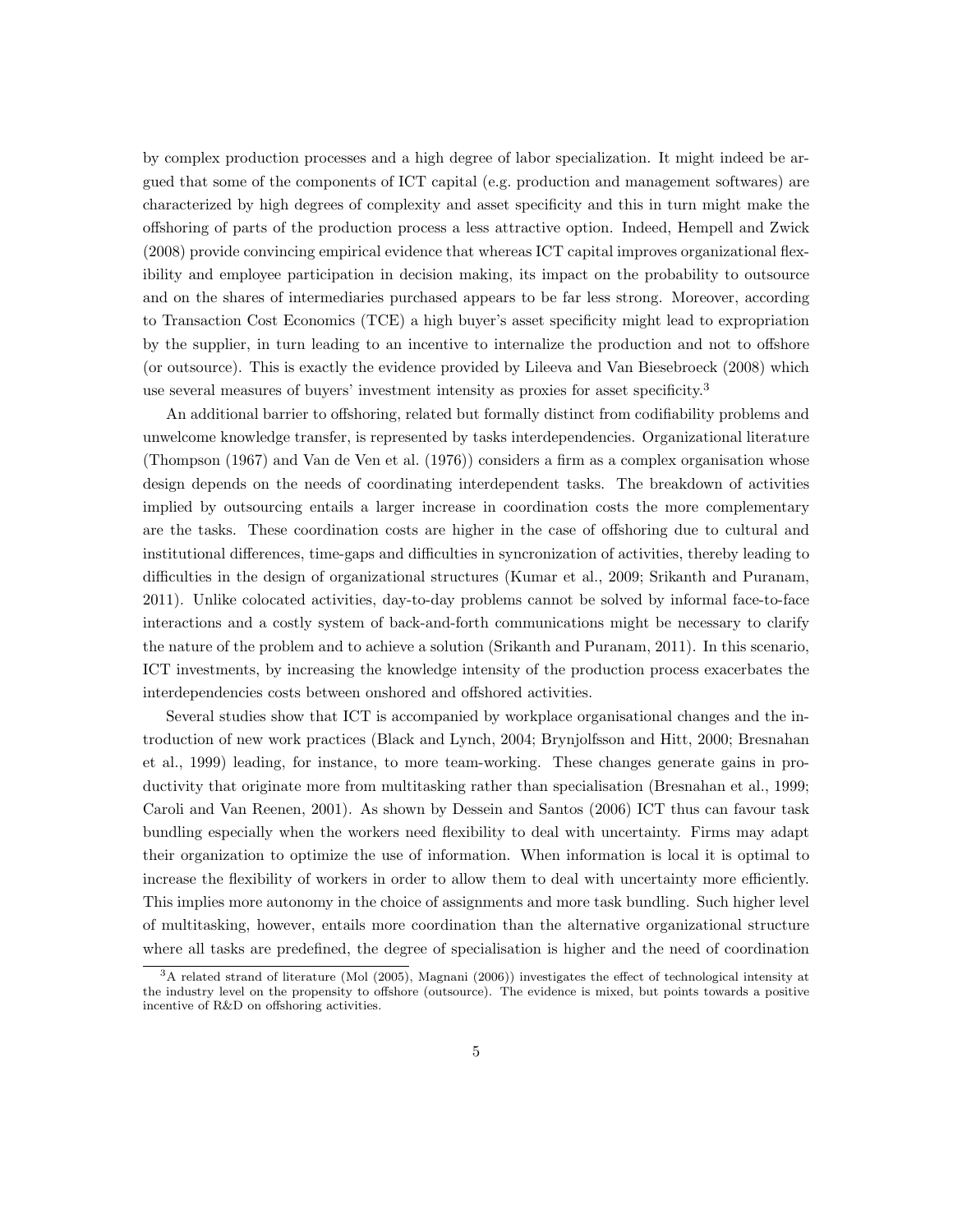is smaller. Overall, by improving the level of communication, ICT decreases coordination costs, increases the incentives to use local information and pushes the organizational structure towards more multitasking and less specialisation in tasks. If this effect prevails then the implied task bundling is expected to increase the costs of breakdowns and to reduce the probability of offshoring.

As thoroughly discussed in the literature on skill-biased technological change (Autor et al. (2003)), ICT investment is also expected to reshape the task composition of the workforce and ultimately the structure of labor demand, by fostering automatization and mechanization of production processes. In particular, the complementarity (substitutability) between ICT capital and workers performing non-routine (routine) tasks increases the marginal productivity of non-routine inputs and therefore their relative demand. This in turn might make less attractive the standard offshoring option whenever this choice is driven by the abundance of routine-workers in less developed countries. Therefore, this channel predicts a negative relationship between ICT investment and the propensity to offshore.

The indirect effect of ICT on offshoring can be implicitly derived by jointly considering the two separate strands of existing literature which analyze the relationship between ICT investment and productivity on the one hand (for a review see Draca et al. (2007)), and between productivity and the international fragmentation of production on the other hand (Antràs and Helpman (2004)). Since recent theoretical models on international fragmentation (Antràs and Helpman (2004)) have shown that high productivity firms are more likely to offshore both components and services because they can spread the additional sunk costs from operating abroad on a larger amount of production, ICT investments may also indirectly increase the likelihood of offshoring decisions through productivity enhancement.

Although the role of ICT investments in affecting offshoring decisions has become harshly debated in the last decade, existing econometric evidence is—to the best of our knowledge—confined to a dearth of papers. Both Abramovsky and Griffith (2006) and Bartel et al. (2005) focus on the outsourcing and offshoring of business services put forth by manufacturing firms. In particular, Abramovsky and Griffith build on the idea that ICT investment helps to reduce transaction costs and show that ICT investment makes the acquisition of services from other firms (i.e. outsourcing) or the localization of production stages out of the national boundaries (i.e. offshoring) more convenient than in-house production. The authors implement an IV strategy to account for endogeneity in ICT adoption by future outsourcers and provide cross sectional evidence of the positive effect of ICT investments and internet usage on the probability to outsource and offshore services for a large sample of manufacturing firms. Interestingly for the purpose of this paper, Bartel et al. provide a theoretical model where ICT innovation increases the compatibility between firm own technologies and the technology embedded in the services and products offered by other firms. ICT thus lowers firms adjustment costs and induces a higher level of outsourcing. The authors also analyze US cross sectional data at the industry level and show a positive relationship of ICT with the amount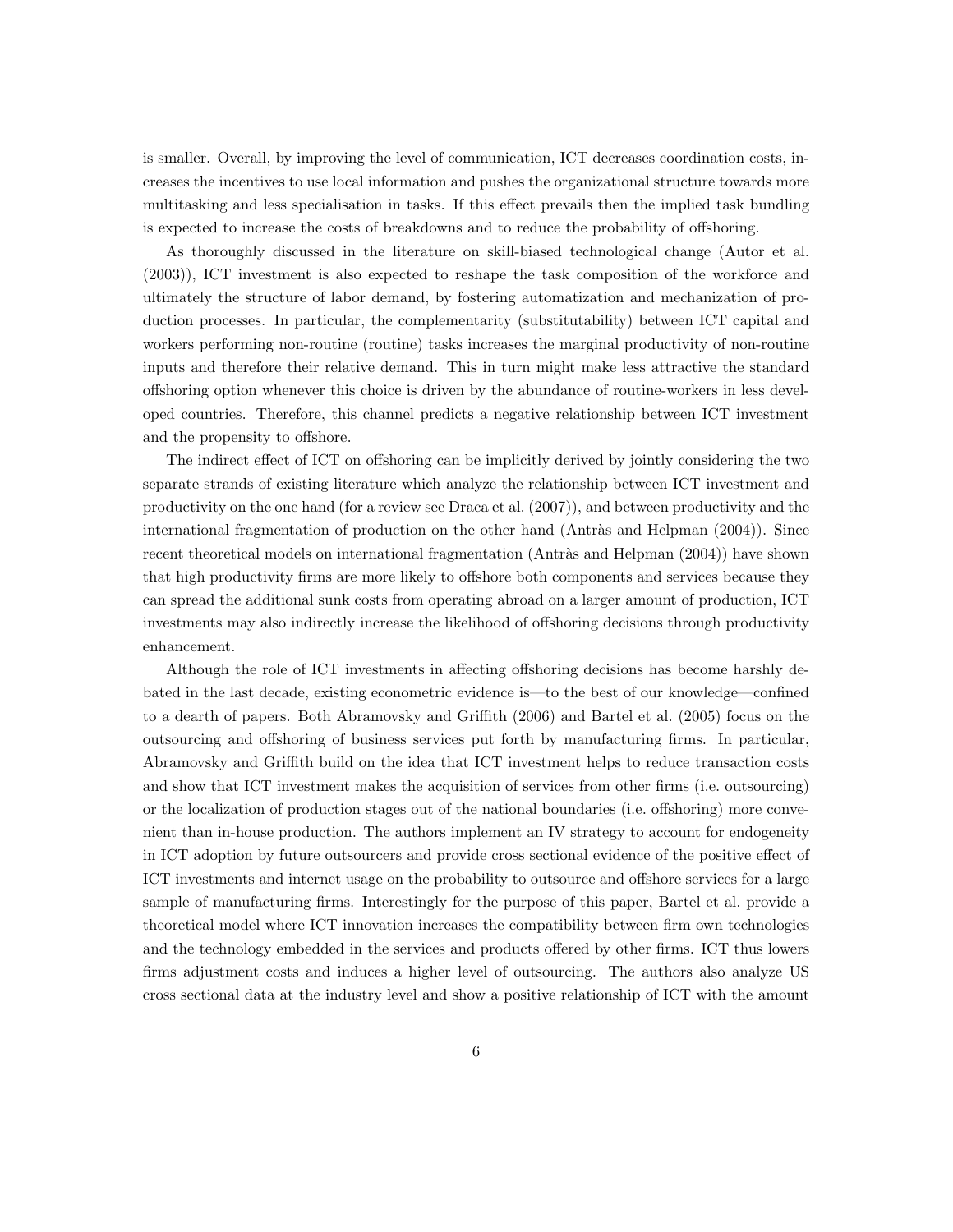of services outsourced in communication, accounting, advertising, software, and legal assistance. However, a negative effect of ICT on the outsourcing of production related tasks including machine and building repairing is recorded. The authors motivate this negative effect with the low ICT content of these activities and the negligible role of ICT in reducing adjustment costs.

Fort (2014) uses data from the 2007 US Census of Manufacturers to analyze the effect of communication technologies on the decision to purchase "contract manufacturing services", i.e. the processing of materials or components owned by the firm. The author confirms that offshoring is more likely to occur in industries where codifiability of tasks—measured by the use of CAD or CAM—is easier. An important result of the paper is that the use of communication technology at the firm level has a much stronger effect on the probability of relocating production to domestic rather than to foreign—suppliers. These findings support the idea that ICT reduces coordination costs only when receiving firms possess the necessary skills to deal with such information and to avoid problems induced by an increased organisational complexity. By using import data, the author also shows that high technology firms source more from high human capital countries, thereby confirming their need for high skilled supplier.<sup>4</sup>

To sum up, there is a multiplicity of channels through which ICT capital can affect firms' offshoring decisions. The relative importance of these alternative channels is likely to depend on industry basic characteristics, notably the prevailing technological environment. More specifically, it can be argued that unwelcome information leakages and tasks interdependencies are a more relevant issue in high-tech industries whereas skill-bias technological change should play a more prominent role in low-tech industries. Overall, our summary of existing literature suggests that an unambiguous prediction on the sign and the magnitude of this effect cannot be made. In turn, it becomes ultimately an empirical issue to assess the relevance of alternative transmission channels and indeed this is what we contribute to in the remaining of this paper.

### 3 Data and Descriptive Statistics

The variables we use are mainly retrieved from the  $9<sup>th</sup>$  survey "Indagine sulle Imprese Manifatturiere", a survey run by Unicredit-Capitalia (one of the largest Italian banks) covering the 2001- 2003 period. This survey contains information on several quantitative and qualitative variables for more than 4, 000 firms as well as their balance sheet and income statement data. The sample contains all Italian manufacturing firms with more than 500 employees whereas firms with less than 500 employees are selected on the basis of a stratified sample, so that small and medium sized firms

<sup>4</sup>Rasel (2012) analyses a cross section of German firms in both the manufacturing and the service sector and finds that ICT increases the probability of offshoring good and service inputs in both sectors. However, she does not control for the likely endogeneity of ICT.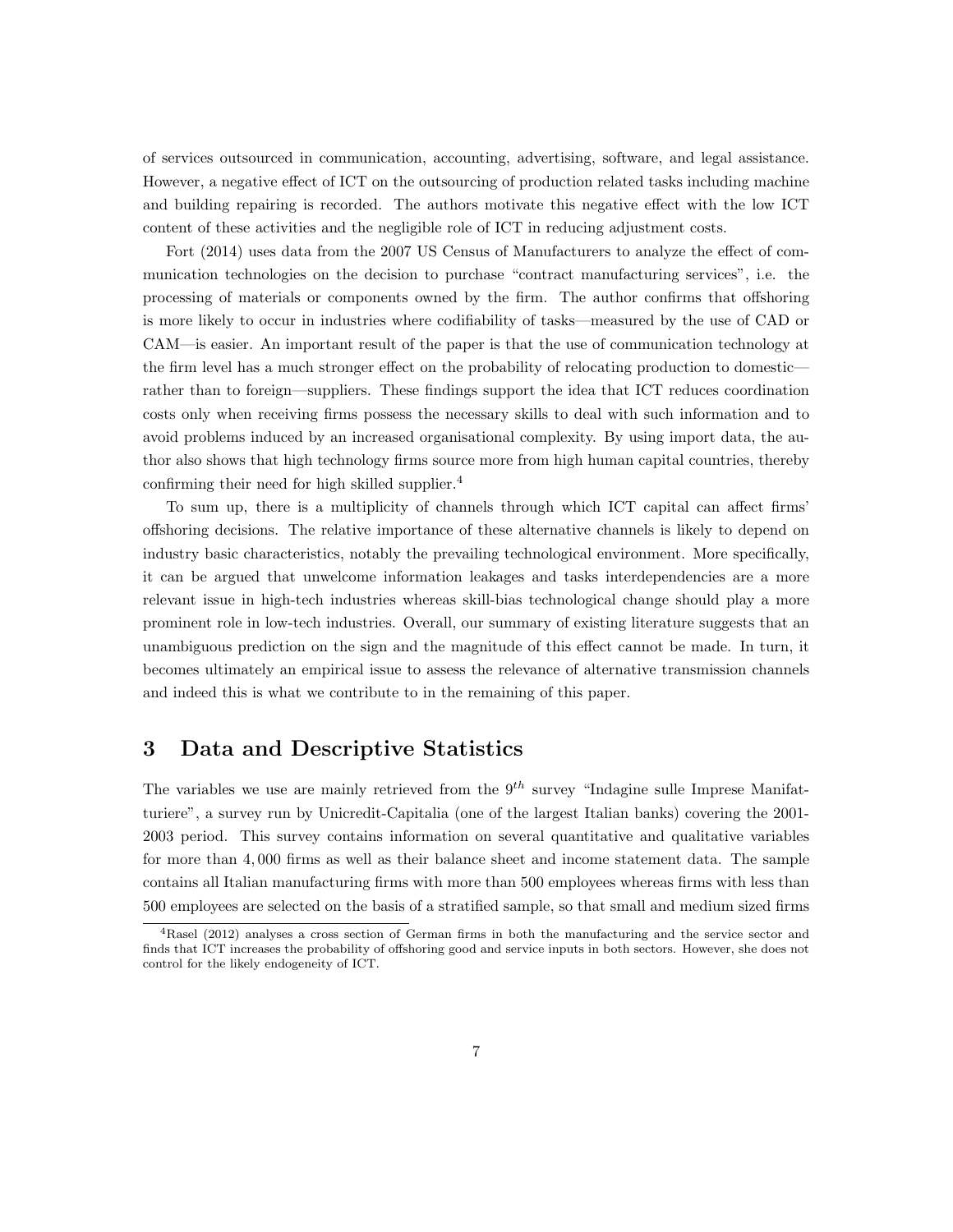are well represented.<sup>5</sup>

Very importantly for the purposes of the paper, several survey questions refer to firms' ICT investments and offshoring activity. Firms are asked to report the amount they invested in ICT over the three-year period, alongside with the breakdown by type (hardware, software, and telecommunication) and area of application (administration, production, commercial activity, internet, and other applications).<sup>6</sup> Furthermore, firms also report their offshoring activity, i.e. whether they produce abroad part of their production previously performed in-house.

The survey also provides very detailed information on firms' location at the municipal level. Given the likely importance of the local environment in shaping ICT and offshoring decisions, we merged the survey with data on geographic and demographic municipal characteristics, such as population, area, altitude, and geographical coordinates. Given our research strategy, we also collected—at the municipality level—information on the availability of Broad Band (BB, henceforth) infrastructures.<sup>7</sup>

Standard trimming procedures and exclusion of firms without information on the relevant variables reduced the original sample to the set of 3, 204 firms we use in this paper.

 $-$  INSERT TABLE 1 ABOUT HERE  $-$ 

#### $-$  INSERT TABLE 2 ABOUT HERE  $-$

Tables 1 and 2 report some descriptive statistics for the two crucial variables of our analysis: ICT investments and offshoring activity. Inspection of Table 1, where relevant statistics are presented separately by industry (at 2 digit level), reveals that the bulk of offshoring activities takes place in a limited number of low-tech industries (i.e. Textiles, Clothing, Leather). Offshoring activities are also found to be negligible in the same sub-sample (i.e. Food, beverage and tobacco; Paper products; Printing and publishing; Oil refining; Non-metal minerals; Metals). For this reason we check the robustness of our econometric results to the exclusion of those industries where we observe trivial fragmentability in the data. <sup>8</sup> As to the size of offshoring activities, conditional on offshoring, a sizeable fraction of firms  $(40\%)$  reports a share of off-shored production below the threshold of 10%

<sup>&</sup>lt;sup>5</sup>See the Data Appendix for more details on the structure of the survey, sample selection, questions, and variables definition.

 $6$ Unfortunately, data availability problems prevent us to compute the stock of ICT capital. For a limited number of firms we can however observe ICT investment also in the 1998-2000 period. For those firms, the correlation coefficient between ICT intensities in the two periods is equal to 0.29. This in turn suggests that our three-year ICT investment intensity is a sufficiently persistent variable and therefore can be legitimately used as proxy for ICT capital.

<sup>7</sup>Municipalities are the finest administrative unit in Italy. Our dataset provides information for all 8,106 municipalities.

 $8$ Operationally we remove those firms operating in industries where the share of offshoring firms is below  $4\%$  (see section 5.2)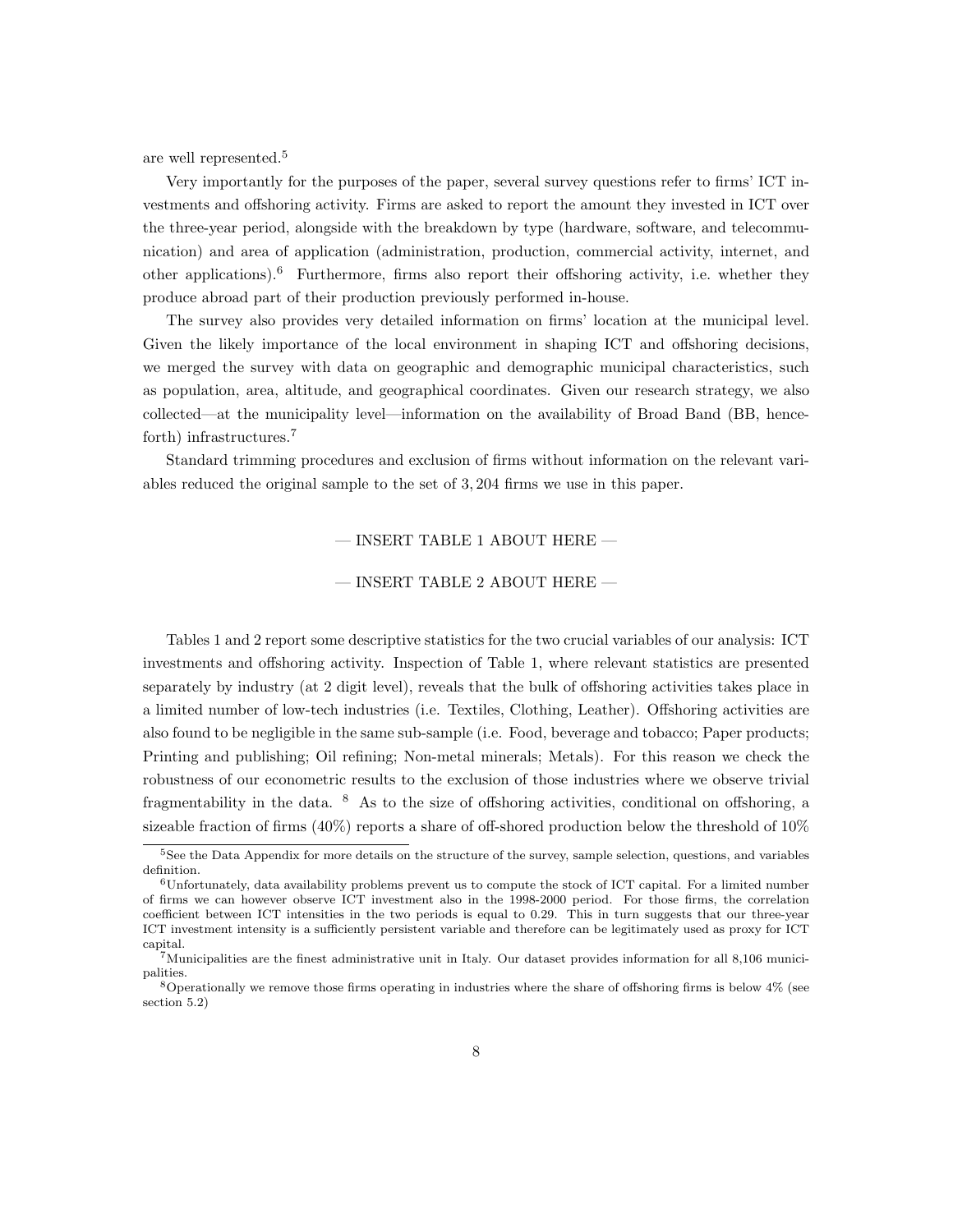of total sales. Also, 43% account for a share between 10 and 50%, and 17% for a share larger than 50%. Quite interestingly, the sub-sample of high-tech firms is characterized by a narrow support compared to the sub-sample of low-tech firms. In fact, no high-tech firm is found to offshore more than  $50\%$  of total sales.<sup>9</sup> As expected, more ICT investment takes place in high-tech industries. Some of these industries also show moderate offshoring and—overall—high(low) ICT investment industries tend to present also high(low) percentage of offshoring activity.

Additional information on total ICT investment by type and area of application is reported in Table 2. As for the extensive margin, almost 78% of firms has invested in ICT in the three year period and the amount invested represent a fairly sizeable percentage of firm turnover (0.3% for the whole sample, 0.4% for the sample of investing firms). Interesting insights also emerge from the breakdown of ICT investment by type. Most of the investment, in terms of both the number of investing firms and the amount spent, refers to hardware or software, whereas a much less important role is played by the introduction of TLC devices. Note also that a positive and fairly high correlation exists between these types of ICT investments both at the extensive and at the intensive margins. This, in turn, makes it difficult to disentangle the specific contributions of different types of ICT investments to offshoring activities. As for the area of application, production and administration/management are the areas mostly targeted by ICT investments, whereas commercial activities and internet are found to be far less important. Overall, ICT expenditures in our sample seem to be mostly concentrated in administration/management and production and involve the introduction of new hardware or software. Far more limited is instead the role played by those activities (communication, internet, and trade) which are commonly thought as being conducive to offshoring.

The unconditional correlation between offshoring and ICT detected by inspecting Table 1 calls for a deeper analysis. In fact, it might be driven by firm-level observable variables affecting both offshoring and ICT. To this end, Table 3 presents standard descriptive statistics for a number of additional firm-level variables highlighted by previous literature as important drivers of ICT adoption and offshoring activity: age, size (number of employees), and ISO 2002 certification. The vast majority of firms in the sample are relatively "old", as only 25% of them have been established less than 15 years before the first year of the survey. Note also that the median size is 49.50 employees. This provides an additional rationale—on top of the standard EU classification scheme for small firms—to use a size dummy for firms above or below the 50 employees threshold. Finally, 55% of the sampled firms have declared to comply with the ISO 2002 requirements. We interpret this variable as a proxy for observed quality. In fact, a common finding of previous literature

<sup>&</sup>lt;sup>9</sup>The survey also elicits information on the motivation and the country of destination of international production activities. The most frequently cited motivation for delocalisation is "lower labour cost" (73%), whereas a much less important factor is the reduction in "foreign market penetration costs" (7%). Finally, the offshored production mostly occurs in Romania and China, and virtually all countries mentioned in the survey as offshoring destinations are at much lower levels of economic development than Italy.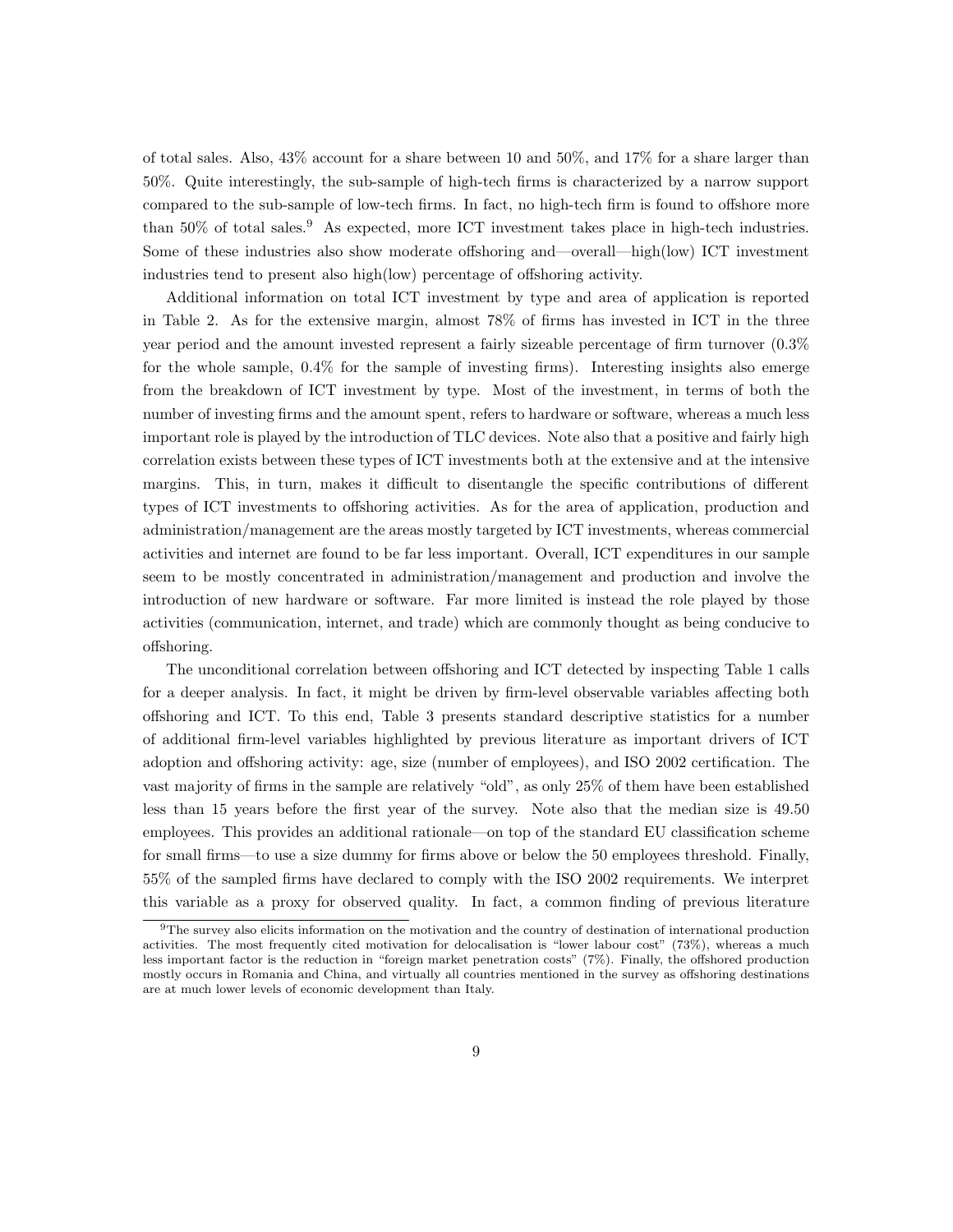is that ICT is mostly effective when it is associated with a high quality workforce and with an appropriate internal organizational structure. Following the existing empirical literature we use the compliance with the ISO 2002 standards as a general proxy for quality.<sup>10</sup> The rationale here is that the ISO 2002 label is given only to those firms which have implemented the required organizational changes in terms of standardization and codification of most of the activities performed within firm boundaries.

A first answer to the crucial question of whether the unconditional positive correlation between ICT investments and offshoring activity we found in our data is robust to the introduction of firm-level variables and dummies capturing local (at regional or provincial level) and industry characteristics is provided in Table 4, where we report the results of several probit estimates of the relationship between ICT and offshoring conditionally on these additional variables.

— INSERT TABLE 3 ABOUT HERE —

#### $-$  INSERT TABLE 4 ABOUT HERE  $-$

We first control only for industry  $(2 \text{ digit})$  and regional effects (column  $(i)$ ). Similarly to the scant previous empirical literature on this issue, the relationship between ICT and offshoring is positive and significant at the 1% level. The average partial effect (0.010) implies that increasing the investment intensity from the  $25^{th}$  to the  $75^{th}$  percentile of the distribution (from 0.020 to 0.314%) increases the offshoring probability of approximately 0.3 base points. Although this effect might appear small at first glance, its real magnitude must be assessed by considering the low proportion (7.6%) of offshoring firms in the sample. Notice that industry dummies are very significant whereas regional ones are not. The positive correlation between ICT and offshoring is almost unaffected by the replacement of regional with provincial dummies (column  $(ii)$ ) which are however jointly not significant. In column  $(iii)$ , we include in the specification the additional firm-level variables presented above. As expected, size and observed quality are positively associated to the probability of offshoring, whereas age is negative but not significantly different from zero at conventional statistical levels. More importantly for the purpose of this paper, the average partial effect for ICT—although slightly smaller in size than in columns  $(i)$  and  $(ii)$ —is still positive and significant. Finally, in the last two columns we focus separately on the sub-samples of high- and low-tech firms. As probably expected, size and quality turn out to be more relevant for the high-tech sub-sample. On the contrary ICT investments are found to be positive and significant only for the sub-sample of low-tech firm. Also, both the estimated coefficient and the corresponding average partial effect are larger—albeit not substantially so—compared to those reported for the full sample.

<sup>10</sup>See, for instance, Verhoogen (2008).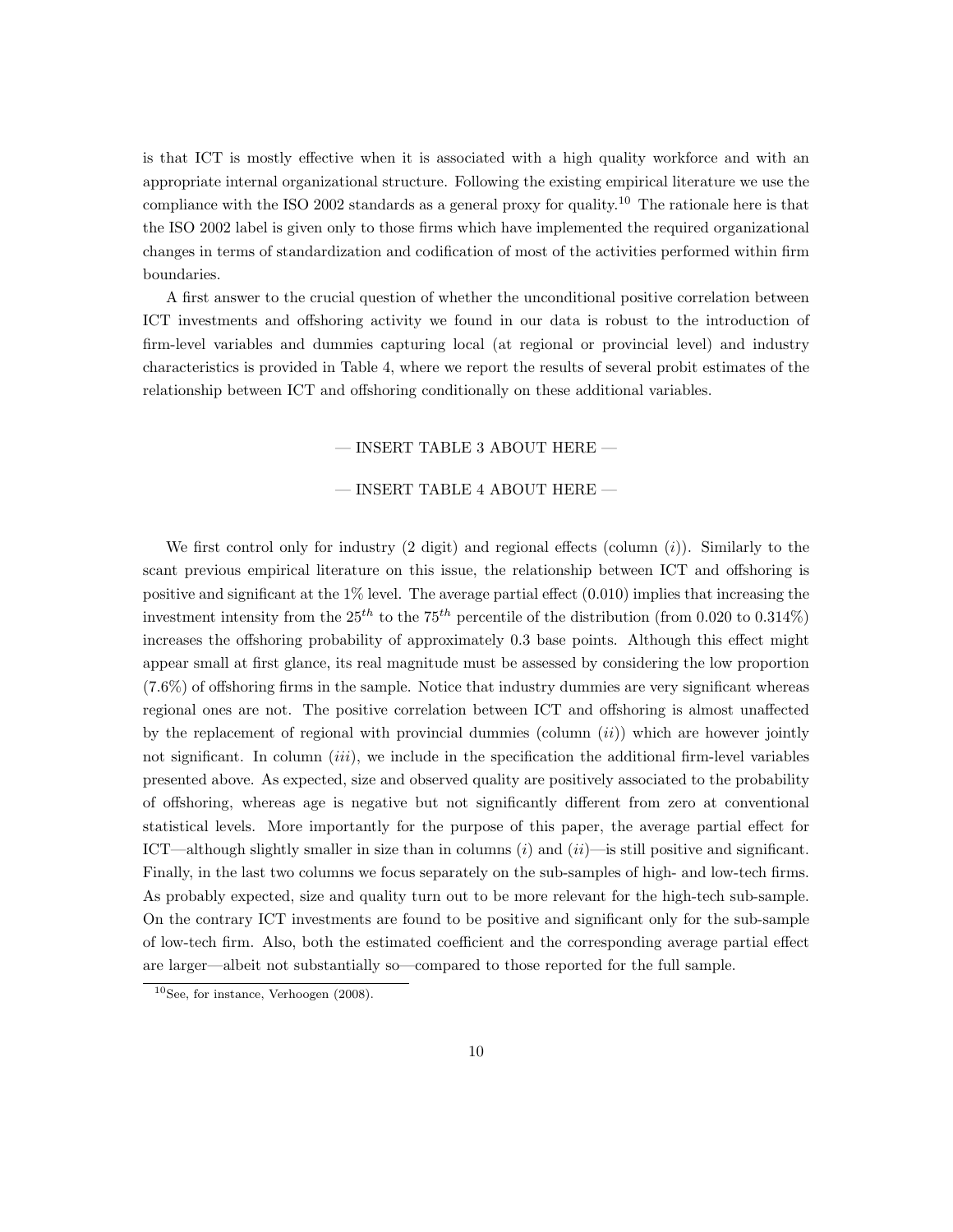Obviously, a causal interpretation of this set of results requires that ICT is exogenous in the offshoring equation, i.e. uncorrelated with shocks affecting offshoring. We believe this assumption is very unlikely to hold since one can well think of several unobservable or imperfectly measured firm level variables—including managerial quality and technological/market opportunities—that affect both decisions.

## 4 Empirical Strategy

The empirical results presented in the last section support the widespread idea that ICT investment is positively associated to offshoring, at least in the low-tech sub-sample. However, as previously noted, we are interested in the causal effect of ICT on offshoring. This in turn implies that the issue of the likely endogeneity of ICT must be tackled in a convincing way. We therefore specify and estimate, as baseline model, a recursive non-linear two-equation system for offshoring and ICT investment. Given the nature of our observables it is convenient to make the joint normal distribution for the two error terms. Within this estimation framework the offshoring and the ICT investment equations can be respectively interpreted as standard probit (equation 1) and Tobit type I (equation 2) models. More specifically, we specify our model as

$$
OFF_{ijmr}^* = \mathbf{x}_i' \lambda + \rho ICT_{ijmr} + \mathbf{w}_m' \mu + f_j + g_r + \varepsilon_i \tag{1}
$$

$$
ICT_{ijmr}^* = \mathbf{x}_i' \boldsymbol{\beta} + \mathbf{z}_m' \boldsymbol{\gamma} + \mathbf{w}_m' \boldsymbol{\delta} + c_j + d_r + \eta_i
$$
 (2)

$$
OFF_{ijmr} = \begin{cases} 1 & \text{if } OFF^*_{ijmr} \ge 0\\ 0 & otherwise \end{cases}
$$
 (3)

$$
ICT_{ijmr} = \max(ICT_{ijmr}^*, 0)
$$
\n(4)

$$
\varepsilon_i, \eta_i \sim \operatorname{iidN}\left[\left(\begin{array}{c} 0\\0 \end{array}\right), \left(\begin{array}{cc} 1 & \sigma_\eta \rho_{\varepsilon,\eta}\\ \sigma_\eta \rho_{\varepsilon,\eta} & \sigma_\eta \end{array}\right)\right] \tag{5}
$$

where subscripts  $i, j, m, r$  respectively refer to firm, industry, municipality, and region. Therefore,  $x_i$  and  $w_m$  are vectors of firm- and municipal-level exogenous variables which enter both equations.  $c_j(f_i)$  and  $d_r(g_r)$  are industry and regional dummies which control for unobservable effects common within a region and an industry respectively.  $z_m$  is a vector of exogenous variables which enter the ICT equation but can be reasonably excluded from the offshoring equation. In this framework, endogeneity of the ICT variable stems from the non-zero correlation coefficient between the errors of the two equations,  $\rho_{\varepsilon,n}$ .

We choose full information maximum likelihood (FIML) as our preferred estimator. As opposed to (two-step) control function methods, joint estimation by ML is more demanding in terms of assumptions (as it requires the full specification of the distributions), but offers the advantage of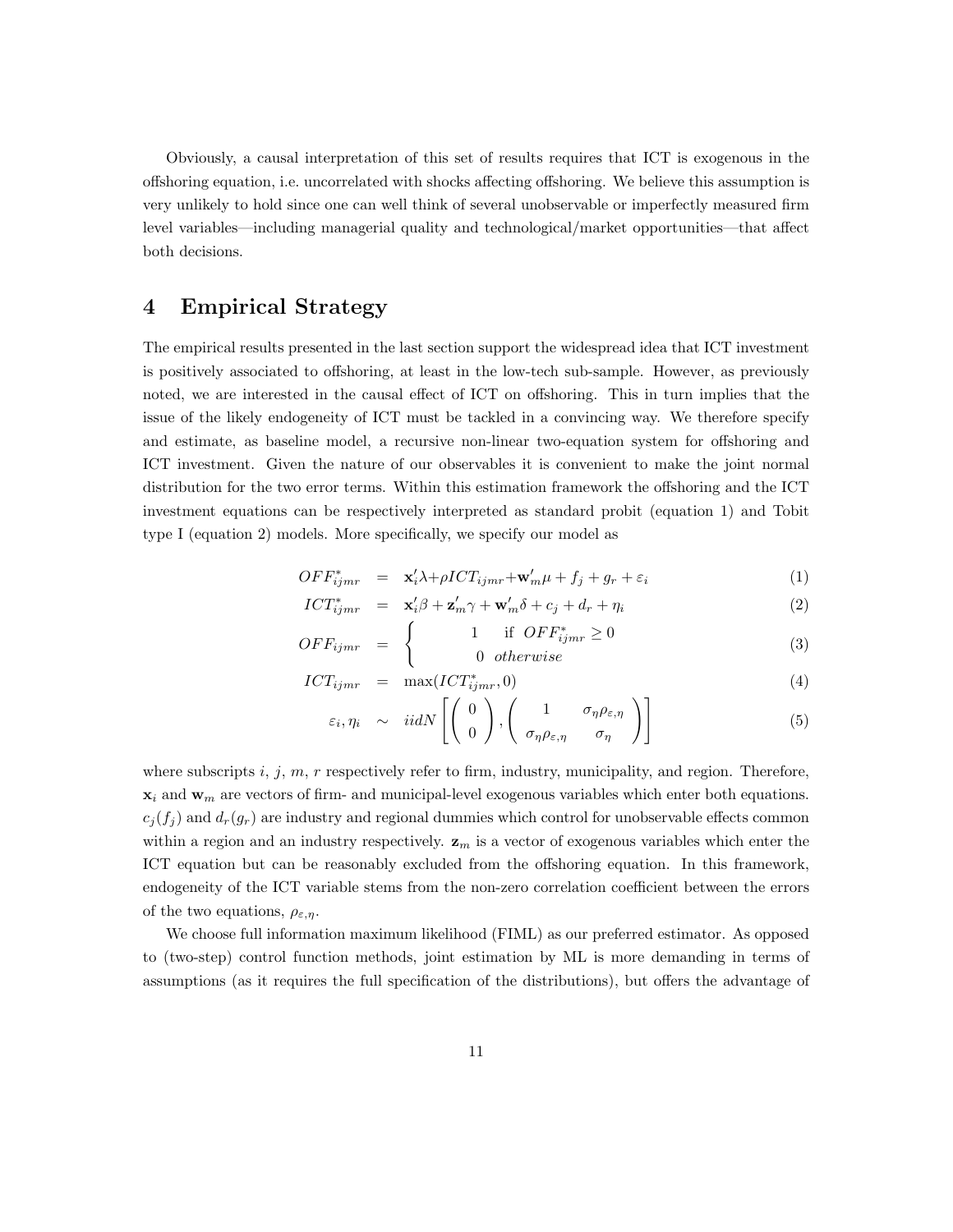being more efficient than two-step type estimators if the distributional assumptions are correct.<sup>11</sup>

Irrespective of the estimation method, the issue of identification of the model is crucial. The two equation system above is identified even with  $\gamma = 0$  due to the non-linear functional form.<sup>12</sup> However, the availability of legitimate exclusion restrictions is likely to be useful since it increases the precision of the estimates in finite samples (see, for instance, Keane (1992)). Needless to say, however, finding such variables is—as usual in cross-sectional data—a very difficult task.

One potential candidate for this difficult role is the Broad Band provision at the local level. At the time of the survey (still nowadays, actually) the provision of BB connection was very heterogeneous across Italian municipalities as it requires the availability of both optical fiber infrastructures and Digital Subscriber Line Access Multiplexers (DSLAM) network devices.<sup>13</sup>

#### $-$  INSERT GRAPH 1 ABOUT HERE  $-$

Graph 1 plots the availability of BB across Italian municipalities at the end of our sample period.<sup>14</sup> It also displays regional borders. The heterogeneity between served (dark shaded) and non-served (light shaded) municipalities is striking not only at regional but even at a much finer geographical level. Even within much narrow geographical entities as provinces (whose borders are not shown for clarity sake) municipalities do differ in the availability of BB connections.

The availability of BB is expected to increase the productivity of ICT investments, since it reduces its cost per unit of information flow. Therefore, it enters the ICT equation. At the same time it can be reasonably assumed—and in our framework tested—not to affect offshoring decisions directly. Furthermore, this variable can be safely assumed to be exogenous in the ICT equation, although Graph 1 shows that the BB variable is not randomly distributed across municipalities. What we argue here is that most of the non-random component of this observed heterogeneity can be accounted for by observable socio-geographical characteristics (density, latitude, longitude, altitude, proximity to the sea) which capture the differences in installation cost among municipalities. Indeed, Table 5 shows that BB provision is more likely in areas with a high population density as well as in coastal area but less likely in mountain areas. This in turn can be explained by the fact that most of the optical fibre infrastructures run parallel to main existing railways or electroduct lines.<sup>15</sup> Once we control for these factors we can reasonably defend the assumption that BB provision is

 $11$  However in the empirical section we also briefly comment upon the results we obtain when estimating our systems of equations with the two-step approach. See footnote 25.

 $12$ On the general conditions for identification in parametric models see Bekker and Wansbeek (2001). Note also that the argument put forward by Wilde (2000) to verify identification in the context of a bivariate probit model also applies to our case of a Tobit-probit model.

<sup>13</sup>On the diffusion of BB provision in Italy see Ciapanna and Sabbatini (2008).

<sup>&</sup>lt;sup>14</sup>Information on BB provision at the beginning of our sample period would have obviously been preferable. Unfortunately, the first available data collected with a consistent methodology over the whole country refer to December 2003.

<sup>15</sup>See Ciapanna and Sabbatini (2008).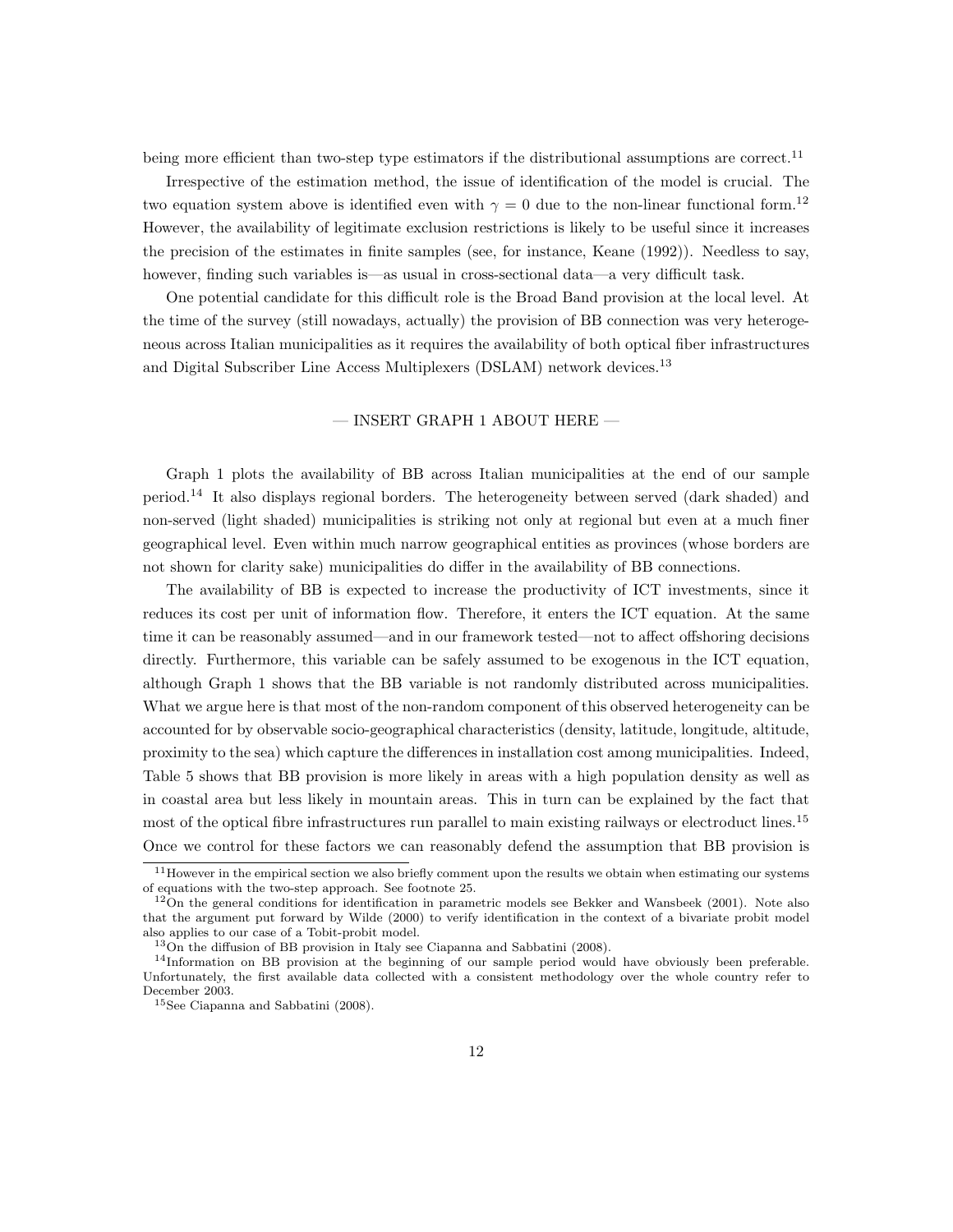uncorrelated with common shocks affecting firms' ICT investment decisions within a municipality. As a matter of fact, since not only ICT expenditures but also the offshoring decision might be driven by these geographical factors we include them in both equations.

 $-$  INSERT TABLE 5 ABOUT HERE  $-$ 

### 5 Econometric Results

#### 5.1 Basic Estimates

In this section we present our econometric results for the full sample of firms (Table 6, Panels A and B). In the first two columns of Panel A we report the results of the unrestricted estimates of the Offshoring (column  $(i)$ ) and the ICT investment (column  $(ii)$ ) equations. Following a sort of general-to-specific approach the equation estimates reported in columns (*iii*) and (*iv*) omit instead those municipal-level variables which have turned out to be insignificant in the equations of the more general systems reported the first two columns. Average partial effects for all probit models for offshoring are summarized in panel  $B<sup>16</sup>$  Since reported results are very similar we focus here mostly on the restricted estimates of Table  $6<sup>17</sup>$ 

In principle we would have liked to estimate additional models with regional dummies being replaced by provincial dummies. Unfortunately convergence was never reached in all our experiments.

#### $-$  INSERT TABLE 6 ABOUT HERE  $-$

Overall, results for the Tobit model (columns  $(ii)$  and  $(iv)$ ) are similar to those found by previous literature<sup>18</sup>: age, size, and observed quality (ISO 2002 compliance) positively affect the amount spent in ICT. Among municipal-level variables, the only significant variable is the dummy for firms located in large municipalities (those with a population above 4,000 inhabitants), whose sign is negative.<sup>19</sup> At first sight this result might sound a little bit counter-intuitive. One, admittedly

 $16$ Estimation of the system has been carried out in Stata with the *cmp* command, version 6.8.5.

 $17$ In principle we would have liked to estimate additional models with regional dummies being replaced by provincial dummies. Unfortunately convergence was never reached in all our experiments.

<sup>18</sup>The literature on ICT determinants is very large. Evidence on Italy includes Bugamelli and Pagano (2004), Lucchetti and Sterlacchini (2004), Fabiani et al. (2005), and Giunta and Trivieri (2007).

 $19$ The fact that most municipal-level variables are not significantly different from zero might seem to contradict the empirical evidence reported in Table 5. Note however that in Tables 6 and 7 we also control for regional specific effects which pick up most of the variability in municipal characteristics that we observe in the data.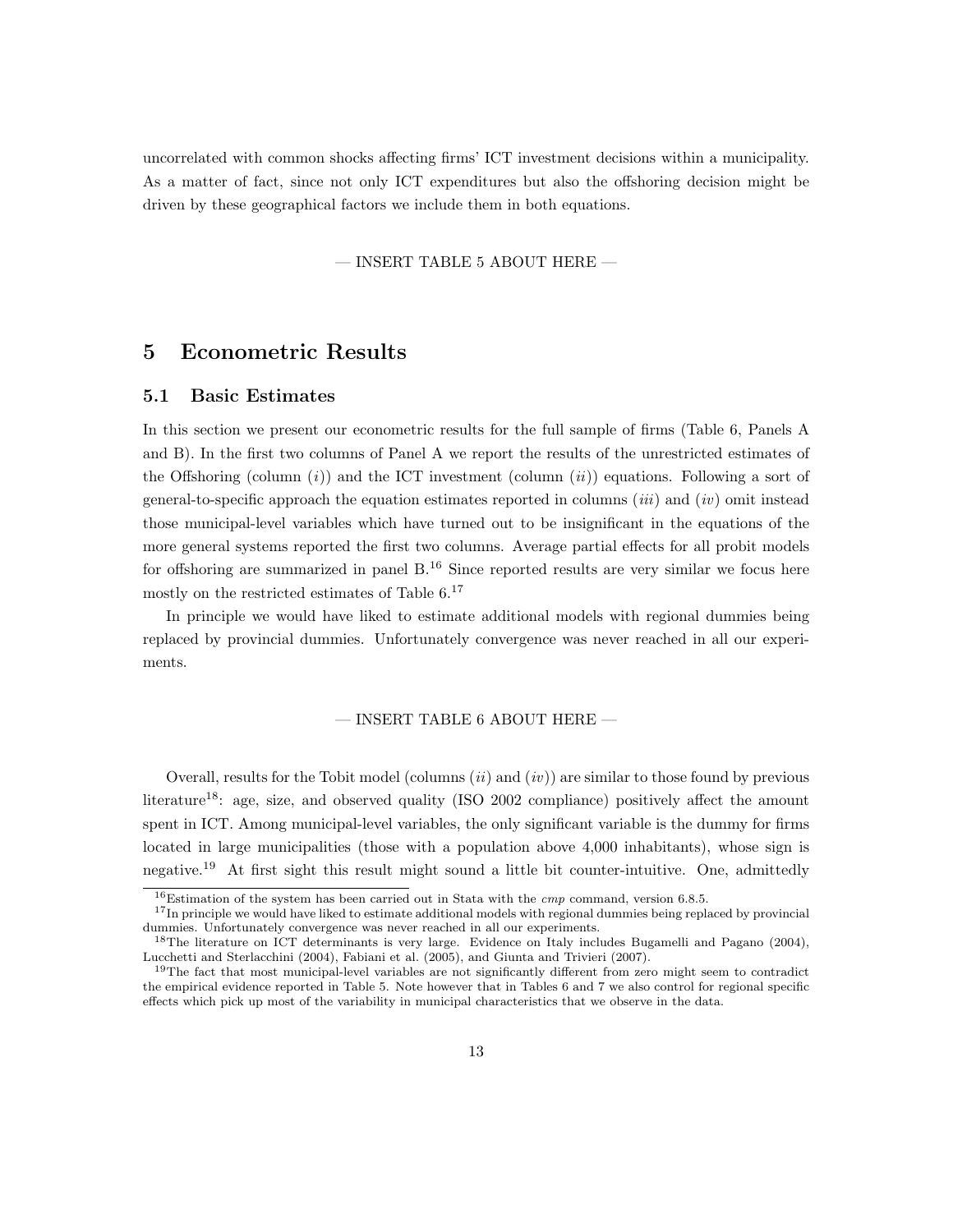ad hoc, potential explanation is that firms located in small towns might find it more difficult to externalize ICT intensive activities due to the lack of partners located nearby and therefore are left with the only option to develop them in house. A complementary explanation might also be that these firms have to invest more in ICT to be able to connect to more distant suppliers or customers. Finally, as expected, the BB provision variable turns out to positively affect ICT adoption and to be marginally significant.<sup>20</sup>

As for the offshoring equation, size and observed quality are the most significant variables. Both positively affect the probability of offshoring. Instead, all municipal-level variables turn out to be insignificant. Very interestingly, the coefficient of ICT investment is now negative and very significant. This result must be read jointly with the very high and positive value (0.755) of the correlation coefficient between the two errors. This shows that the positive coefficients we found in Table 4 have to be explained by the positive correlation of the ICT variable with the error term, which biases the estimate upward. To assess the quantitative impact of the ICT variable, we repeated the experiment we performed in Table 4. By increasing the value of ICT from the  $25^{th}$ to the  $75<sup>th</sup>$  percentile of its distribution the probability of offshoring decreases of approximately 4.3 base points. In order to assess—as before—the magnitude of the impact we have to compare it with the percentage of offshoring firms in the sample (7.6%). This leads to the conclusion that the reduction in probability turns out to be quite large (more than 50%).

Additional insights can be gained by looking at Table 7 where the two equation system is estimated separately for high-tech (columns  $(i)$  and  $(ii)$ ) and low-tech (columns  $(iii)$  and  $(iv)$ ) firms. To save on space we report the results only for the restricted estimates.<sup>21</sup> Two additional findings stand out. Firstly, the BB provision variable, which we use as additional exclusion restriction, enters positively and significantly so only in the Tobit equation for the sub-sample of low-tech firms (see columns  $(ii)$  and  $(iv)$ ). Secondly, and more importantly for our purposes, also the ICT investment variable enters negatively and significantly so only in the probit equation for the sub sample of low-tech firms (see columns  $(i)$  and  $(iii)$ ). In more detail, it turns out that by increasing the value of ICT investment from the  $25^{th}$  to the  $75^{th}$  percentile of its distribution the probability of offshoring decreases of 6.4 base points which has to be compared and contrasted with the share of off-shoring firms in the sub-sample of low-tech firms  $(6.7\%)$ . Taken at face value, the quantitative effect of investing in ICT on the extensive margin of offshoring is therefore remarkably high.

#### — INSERT TABLE 7 ABOUT HERE —

<sup>&</sup>lt;sup>20</sup>Since the exclusion of the BB variable from the primary equation is not necessary for identification we can test the validity of this exclusion restriction by testing the significance of this variable when included in the probit equation. The null hypothesis of no direct impact of BB on offshoring is never rejected at the 5% significance level in all estimated models.

 $^{21}$ All our findings are unaltered when estimating the unrestricted versions of the system. Results are available upon request.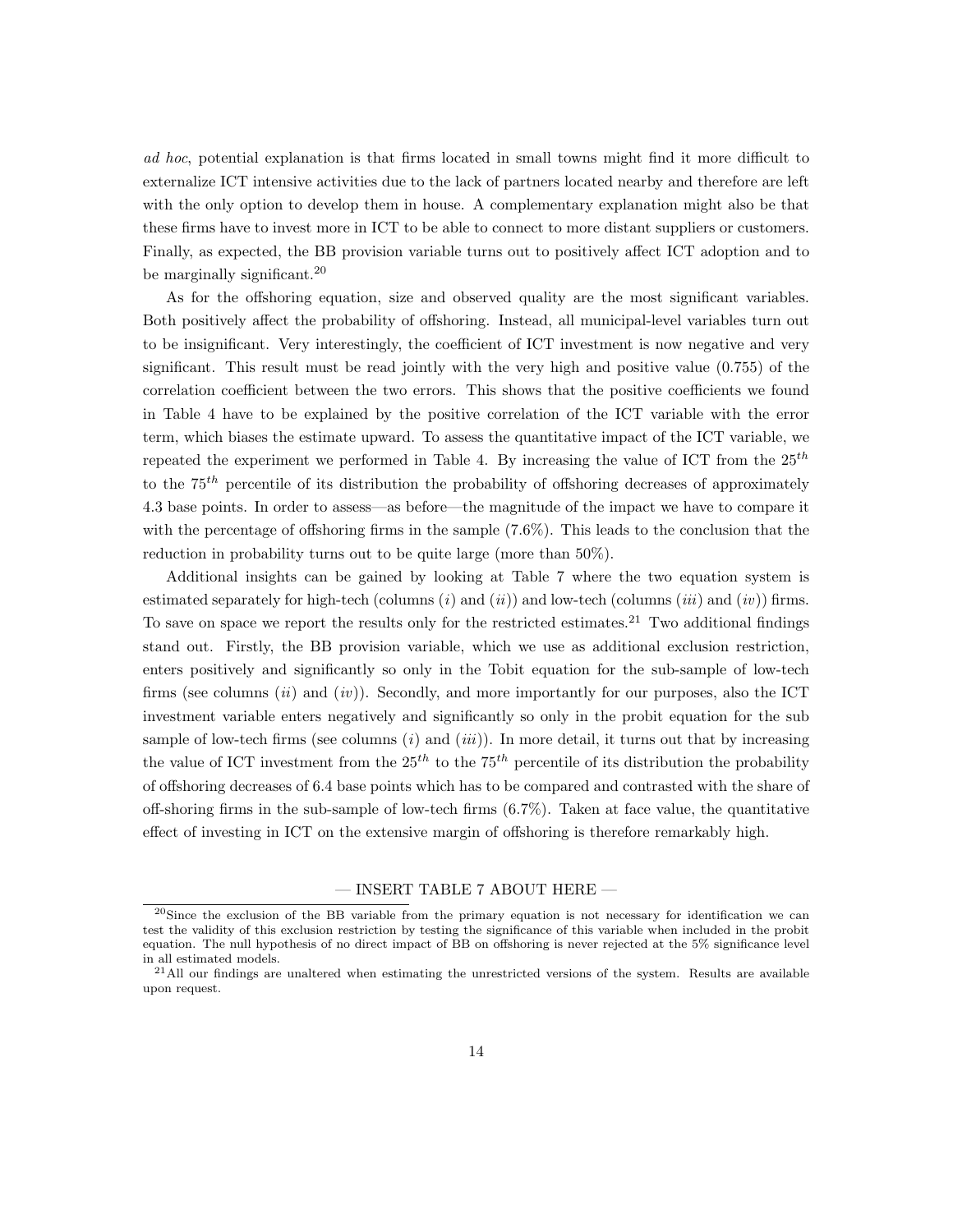Finally, by comparing results in Tables 4 and 7, it turns out therefore that the upward bias discussed above refers almost exclusively to the estimated ICT coefficient for low-tech firms. The reason for this result has to be found in the much higher value  $(0.885 \text{ vs } 0.349)$  of the correlation coefficient between the two errors in this sub-sample.

#### 5.2 Robustness Checks

In this section we comment upon additional estimation results which provide evidence on the robustness of our main findings with respect to several departures from our baseline specification and sample.<sup>22</sup>

Firstly, we focus on the sub-sample of low-tech firms with no offshoring activities at the beginning of our sample-period. This amounts to remove 100 firms—out of the set of 153 offshorers—with pre-existing offshoring activities from our baseline sample. Intuitively, we are therefore modeling the probability for a given firm to start offshoring. The main reason for doing this empirical exercise is to check whether our results presented so far are contaminated by the previous history of ICT investment—which we do not observe—that might have triggered irreversible offshoring related investment in the past. Results presented in Table 8 confirm our previous findings. The estimated coefficient on Broad Band Provision is still positive and significantly so in the ICT investment equation (Panel A, column  $(ii)$ ). Analogously, the estimated coefficient on ICT investment is negative and significant in the Offshoring equation (Panel A, column (i)). Note however that, when compared to the one computed on the full sample, the average partial effect is almost half in size (-0.119 (Panel B, Table 8) versus -0.212 (Panel B, Table 7)) and is less precisely estimated.

#### $-$  INSERT TABLE 8 ABOUT HERE  $-$

Secondly, additional insights can be gained by looking at Table 9 where the two equation system for the sub-sample of low-tech firms is estimated by replacing total ICT investment with hardware (columns  $(i)$  and  $(ii)$ ) and software/TLC (columns  $(iii)$  and  $(iv)$ ) expenditures, respectively.<sup>23</sup> In the Tobit equation, the dummy for firms located in large municipalities is negative and marginally significant only when software/TLC investment is used as dependent variable (column  $(iv)$ ). This result is consistent with our previous explanation based on the lack of partners located nearby in small municipalities which is far more likely to apply to the software as opposed to the hardware

<sup>22</sup>Results are discussed in detail only for the sub-sample of low tech-firms. We have also replicated the same robustness check strategy for the sub-sample of high-tech firms. Overall, the result of insignificant average partial effects commented upon in the previous sub-section holds in all our additional estimates. They are available upon request.

 $^{23}$ Given the low number of firms with positive TLC investment in low-tech industries (30.1%) as well as the conditional small TLC investment size (0.06% of total sales), we do not estimate our system separately for software and TLC equipment. See also Table 2 for more details.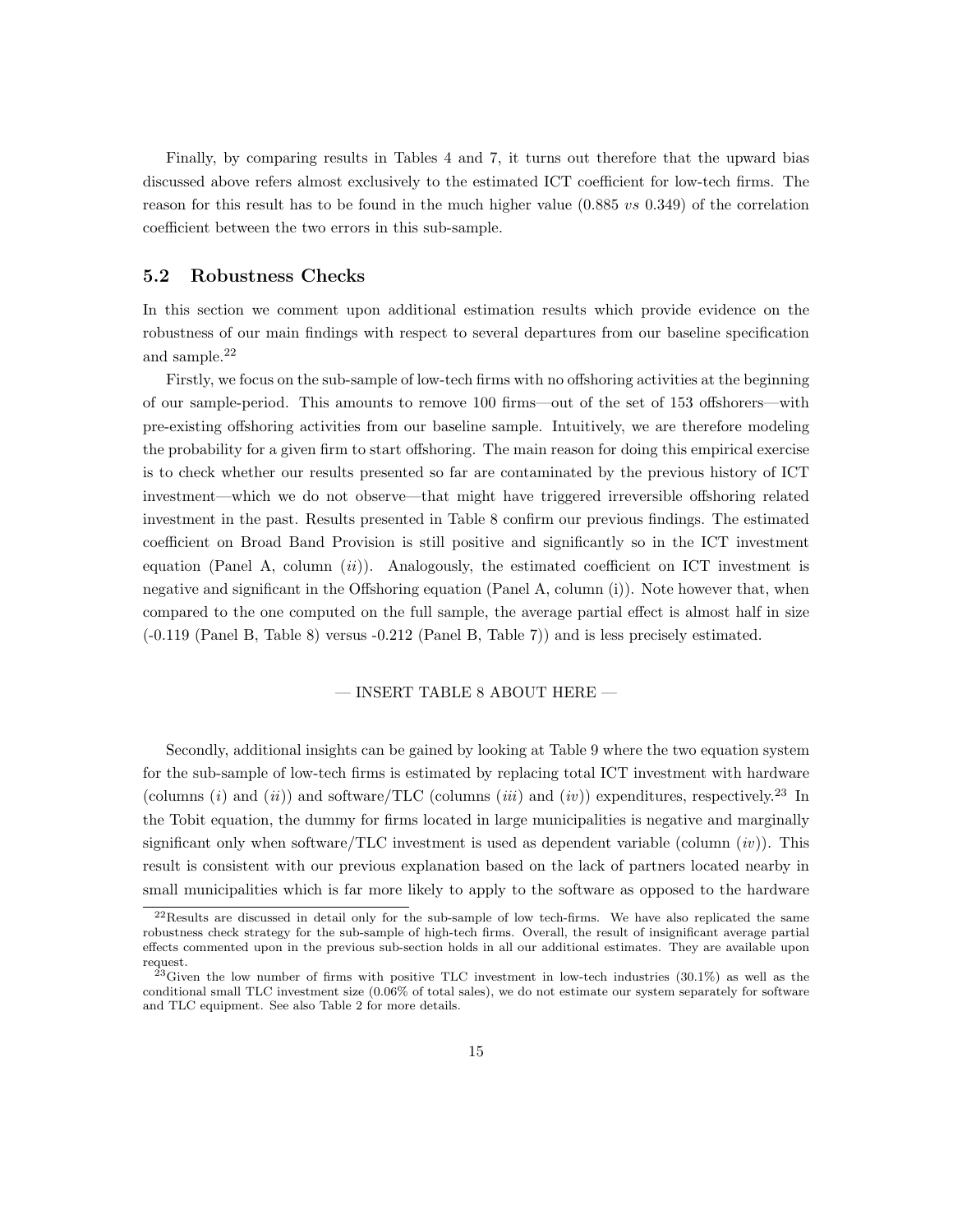component. Secondly, and much more importantly for the purpose of this paper, the BB provision variable also enters positively and significantly only in the Tobit equation for software/TLC investment (column  $(iv)$ ). This finding suggests that TLC infrastructures are complement only to firms' software/TLC investment and the likely candidate to explain this fact is that BB provision has a productivity enhancing effect only for this type of ICT investment. Finally, both types of ICT investment enters with a negative sign (columns  $(i)$  and  $(iii)$ ), when included separately in the offshoring equation.<sup>24</sup> By increasing the value of the relevant ICT investment from the  $25^{th}$  to the  $75<sup>th</sup>$  percentile of its distribution the probability of offshoring decreases of 5.7 base points for the hardware and of 3.8 base points for the software/TLC component. Taken at its face value, this finding therefore suggests that the negative effect of ICT investment on offshoring is general and it is not specifically related to a specific investment type, at least as captured by the hardware versus software/TLC dichotomy.

#### — INSERT TABLES 9 AND 10 ABOUT HERE —

Thirdly, so far we have collapsed the available information on offshoring activities to a binary variable which is equal to zero (one) when no (some) offshoring activities are reported by the firm. However, as it can be seen by looking at Table 1, grouped data are also available at the firm level on the percentage of off-shored turnover. Inspection of the data suggests that this additional breakdown might turn out to be useful especially for the sub-sample of low-tech firms where offshoring firms are found to be more or less evenly distributed in the four classes (see section 3). This in turn suggests for the possibility of estimating a less restrictive ordered probit model for offshoring jointly with our standard tobit model for ICT Investment. Results for low-tech firms are summarized in Table 10. Previous results are all broadly confirmed. By focusing on Panel B, the average partial effect of ICT investment on offshoring is positive only in the first category (as implied by the negative sign of the coefficient) and is negative and significant at conventional significant levels in all other categories. As one might expect, the partial effect reaches its highest value in the  $>50\%$  offshoring category.

Finally, even if we do not report the results in details, we performed two additional robustness checks. By inspecting Table 1 it might be argued that there are some low-tech industries where the fragmentation of production is simply not a feasible option because of technological reasons. Therefore, we would expect a null relationship between offshoring and ICT for these industries so that their inclusion in the estimation sample could bias the results. To address this legitimate concern

<sup>24</sup>A potential criticism to this approach is that the two investment variables should enter the offshoring equation jointly. However, when doing so we should also take into consideration the simultaneity of the two ICT decision variables. This breaks the recursive structure of our system and makes it not identified.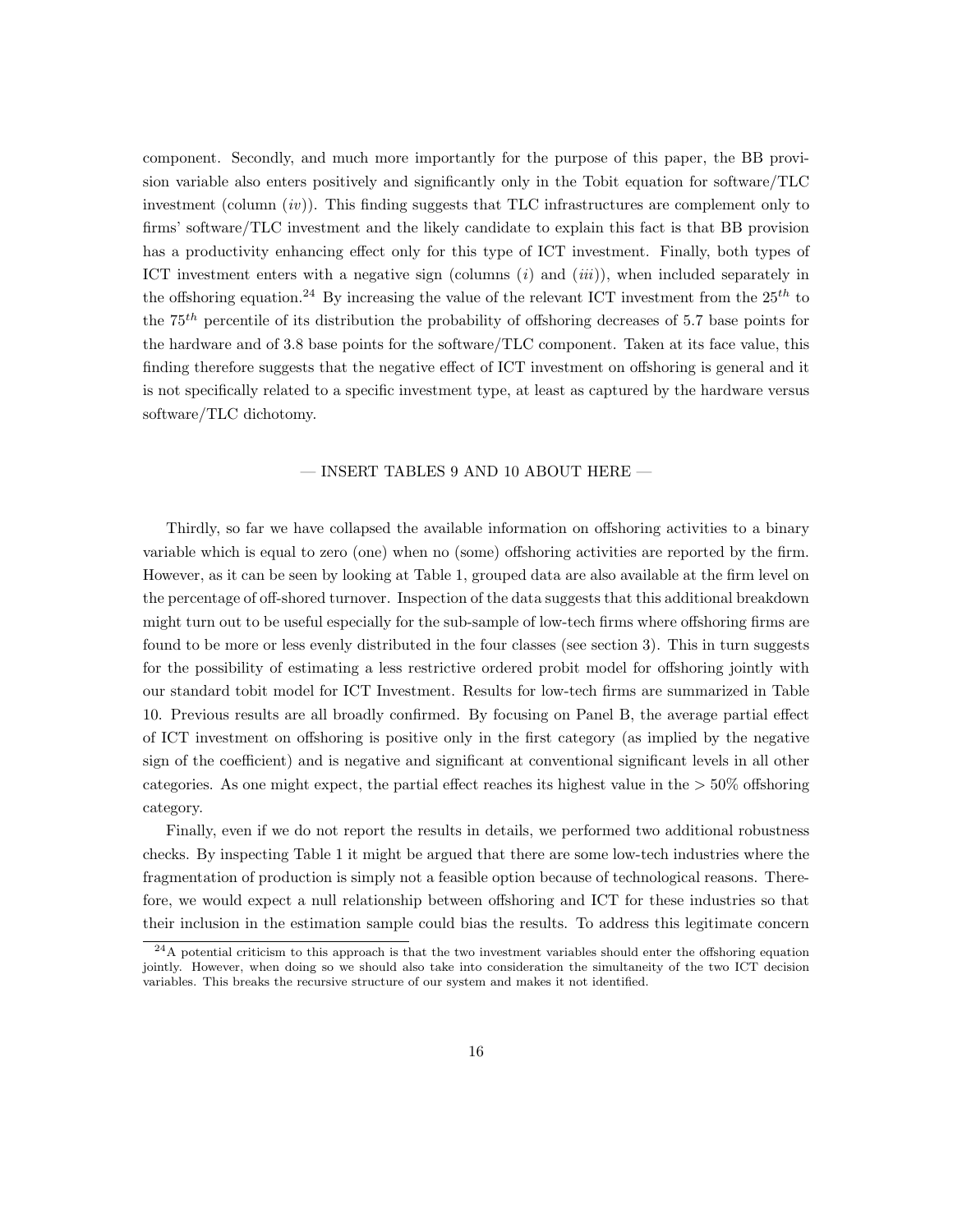we have rerun all reported equations only on the sub-sample of low-tech firms operating in industries with non-negligible offshoring activities (more than 4% of the firms doing some offshoring). All our previous results are virtually unaltered with respect both to the sign and to the significance level of all estimated parameters. It might be also argued that there are other relevant firm-level determinants of the offshoring decision that we omit from our model. To address this issue we have re-estimated all our equations for low-tech industries by adding a battery of additional firm level variables including R&D intensity, the skill composition of the labor force, business group and district membership, and foreign ownership. Both R&D and skill intensity enter with a positive sign and significantly at conventional statistical levels. Note, however, that these variables—and skill intensity in particular—are likely to be endogenous in the offshoring equation so that a causal interpretation cannot be given to these findings. All other controls turn out not to be significant, with the exception of the business group membership dummy which is positively signed and significant. More importantly for our purposes, however, our crucial result of a negative and significant impact of ICT on offshoring in low-tech industries is virtually unaltered by the inclusion of these additional variables.<sup>25</sup>

### 6 Conclusions

Available descriptive evidence suggests that the delocalization of productive activities in manufacturing is still quantitatively much more important than the offshoring of business or personal services. This seems to be the case in all advanced countries, but especially so in non-English speaking developed countries where the delocalization of routine services is hampered by language barriers. Furthermore, it seems that the ICT budget of manufacturing firms is mostly allocated to investment in software and hardware and not specifically to investment in TLC. Only around 30% of our sample of Italian manufacturing firms report to have invested in TLC activities over a three-year period and, conditional on a total positive spending in ICT, the average share of TLC investment on total ICT investment is slightly less than one tenth.

Taken together, these two facts point out to the importance of investigating the role played by ICT investment on offshoring in the manufacturing sector. This is exactly what we have done in this paper. Our findings are striking: once we control for the endogeneity of ICT investment we find a negative effect which is both statistically significant and economically sizeable. On the aggregate the estimated average partial effect is equal to −0.148 in our preferred specification. Furthermore,

<sup>&</sup>lt;sup>25</sup>As mentioned in section 4, we have also re-estimated all our models using linear and non-linear Two-Stage Least Squares (ivprobit Stata command). Note that these alternative estimators are not only less efficient than ML but also not fully appropriate since the former neglects the non-linear nature in both equations and the latter does not take into account the mixed discrete-continuous nature of ICT investment. Still, they are simple to implement and provide intuitive results. Our main result—the negative sign for ICT in the offshoring equation—is confirmed but, as expected, the effect of ICT on offshoring is less precisely estimated, especially in the Two-Stage Least Squares estimation. All these results are available upon request.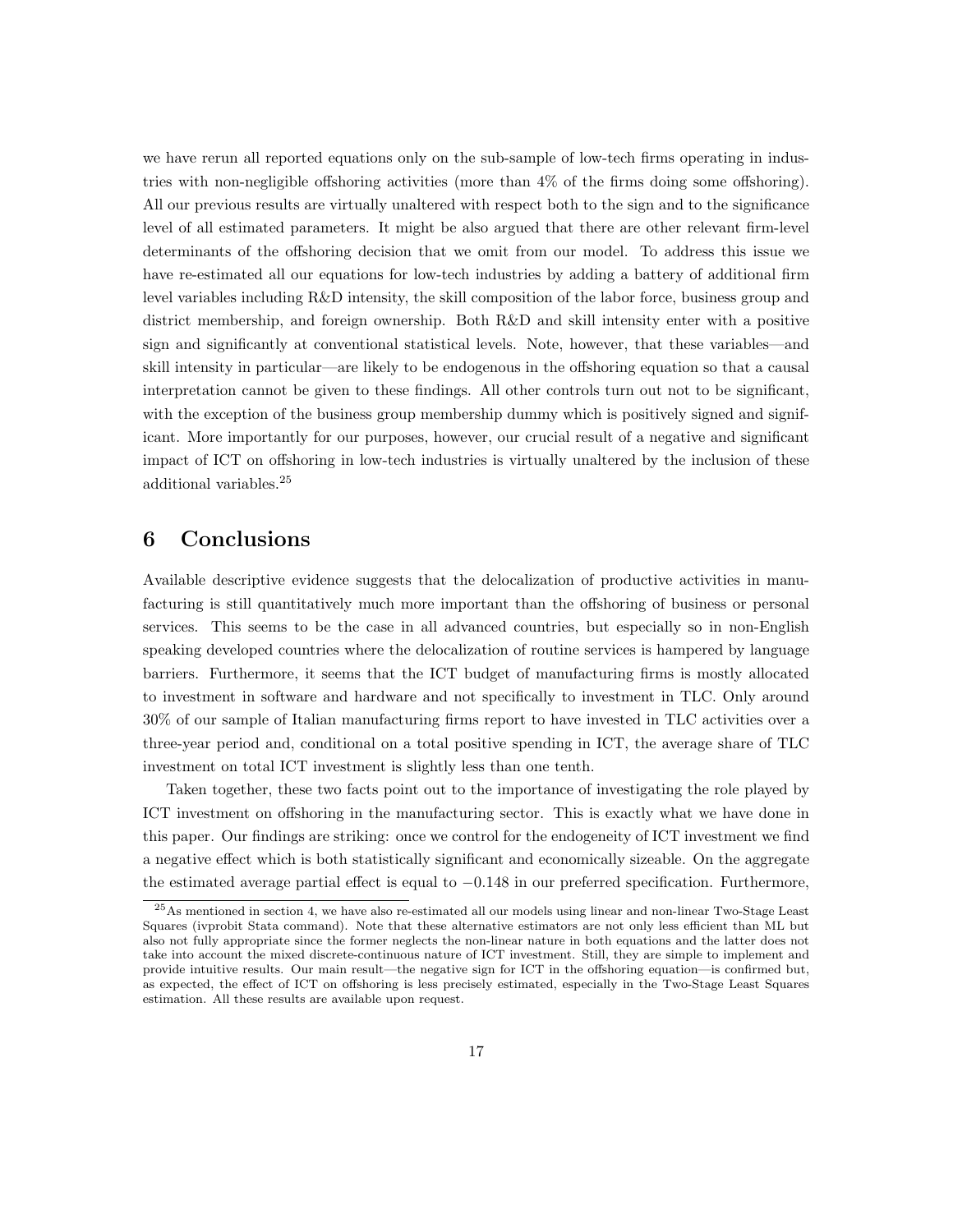this negative relationship is found to be restricted to the sub-sample of firms in low-tech industries. More precisely, in this sub-sample the average partial effect is as high as −0.212. Moving from the first to the third quartile of the ICT distribution our findings imply a reduction of the probability of offshoring of almost 50% for the full sample and of slightly more than 90% for the sub-sample of low-tech firms.

Our preferred explanation for these findings is that ICT capital substitutes for workers performing non-routine tasks in low-tech industries and this makes less attractive the standard offshoring option whenever this choice is driven by the abundance of routine-workers in less developed countries. As for high-tech industries, it might well be the case that the negative impact on offshoring induced by ICT investments, due to increased task interdependency or workplace organisational changes, is not large enough to compensate the positive impact induced by increased communication and monitoring activities. Be that as it may, ICT investments should therefore not be blamed by policy makers and trade unions for spurring offshoring in the manufacturing sector. What emerges quite clearly from this paper is that an exogenous reduction in the cost of ICT investment is unlikely to spur offshoring at all. Indeed, what we find is quite the opposite, at least in low tech industries.

Clearly, more work is needed in this area. In particular, in this paper the identification of the channels at work has been somehow speculative. It would obviously be very interesting and challenging to open the black box more fully and to quantify more precisely the relative importance of alternative transmission channels. Even if at present data requirements prevent us to do so it ranks high in our future research agenda.

### References

- Abramovsky, L. and R. Griffith (2006). Outsourcing and offshoring of business services: How important is ICT? Journal of the European Economic Association  $\frac{1}{2}$ (2-3), 594–601.
- Amiti, M. and S.-J. Wei (2005). Fear of service outsourcing: is it justified? Economic Policy 20(42), 308–347.
- Antràs, P. and E. Helpman (2004). Global sourcing. *Journal of Political Economy 112* (3), 552–580.
- Autor, D. H., F. Levy, and R. J. Murnane (2003). The skill content of recent technological change: An empirical exploration. The Quarterly Journal of Economics  $118(4)$ , 1279–1333.
- Baccara, M. (2007). Outsourcing, information leakage, and consulting firms. RAND Journal of Economics 38 (1), 269–289.
- Bartel, A. P., S. Lach, and N. Sicherman (2005). Outsourcing and technological change. CEPR Discussion Papers 5082, C.E.P.R. Discussion Papers.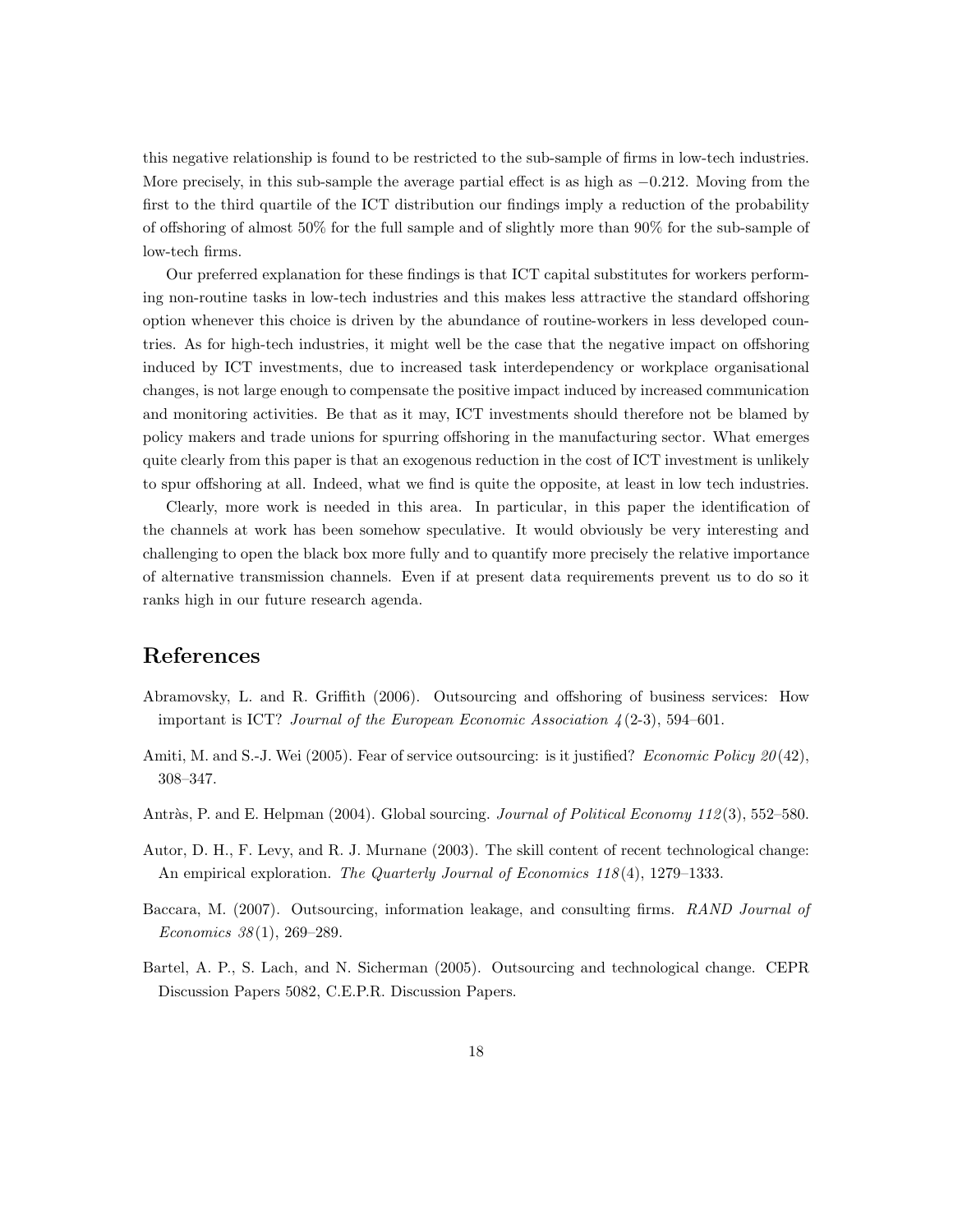- Bekker, P. and T. Wansbeek (2001). Identification in parametric models. In B. H. Baltagi (Ed.), A Companion to Theoretical Econometrics, pp. 144–161. Blackwell Publishing.
- Black, S. E. and L. M. Lynch (2004). What's driving the new economy?: the benefits of workplace innovation. Economic Journal 114 (493), F97–F116.
- Bresnahan, T. F., E. Brynjolfsson, and L. M. Hitt (1999). Information technology, workplace organization and the demand for skilled labor: firm-level evidence. mimeo, National Bureau of Economic Research.
- Brynjolfsson, E. and L. M. Hitt (2000). Beyond computation: Information technology, organizational transformation and business performance. Journal of Economic Perspectives  $1/4$  (4), 23–48.
- Bugamelli, M. and P. Pagano (2004). Barriers to investment in ICT. Applied Economics 36(20), 2275–2286.
- Caroli, E. and J. Van Reenen (2001). Skill-biased organizational change? evidence from a panel of british and french establishments. Quarterly Journal of Economics, 1449–1492.
- Ciapanna, E. and D. Sabbatini (2008). La banda larga in Italia. Occasional Paper 34, Banca d'Italia.
- Colombo, M. G. and M. Delmastro (2004). Delegation of authority in business organizations: An empirical test. Journal of Industrial Economics  $52(1)$ , 53-80.
- Dessein, W. and T. Santos (2006). Adaptive organizations. Journal of Political Economy 114(5), 956–995.
- Draca, M., R. Sadun, and J. Van Reenen (2007). Productivity and icts: A review of the evidence. In R. Mansell, C. Avgerou, D. Quah, and R. Silverstone (Eds.), The Oxford Handbook of Information and Communication Technologies, pp. 100–147. Oxford University Press.
- Fabiani, S., F. Schivardi, and S. Trento (2005). ICT adoption in Italian manufacturing: firm-level evidence. *Industrial and Corporate Change 14* (2), 225–249.
- Fort, T. C. (2014). Technology and production fragmentation: domestic versus foreign sourcing. mimeo, Working Paper.
- Giunta, A. and F. Trivieri (2007). Understanding the determinants of information technology adoption: evidence from Italian manufacturing firms. Applied Economics  $39(10)$ , 1325–1334.
- Grossman, G. M. and E. Helpman (2002). Integration versus outsourcing in industry equilibrium. The Quarterly Journal of Economics  $117(1)$ , 85-120.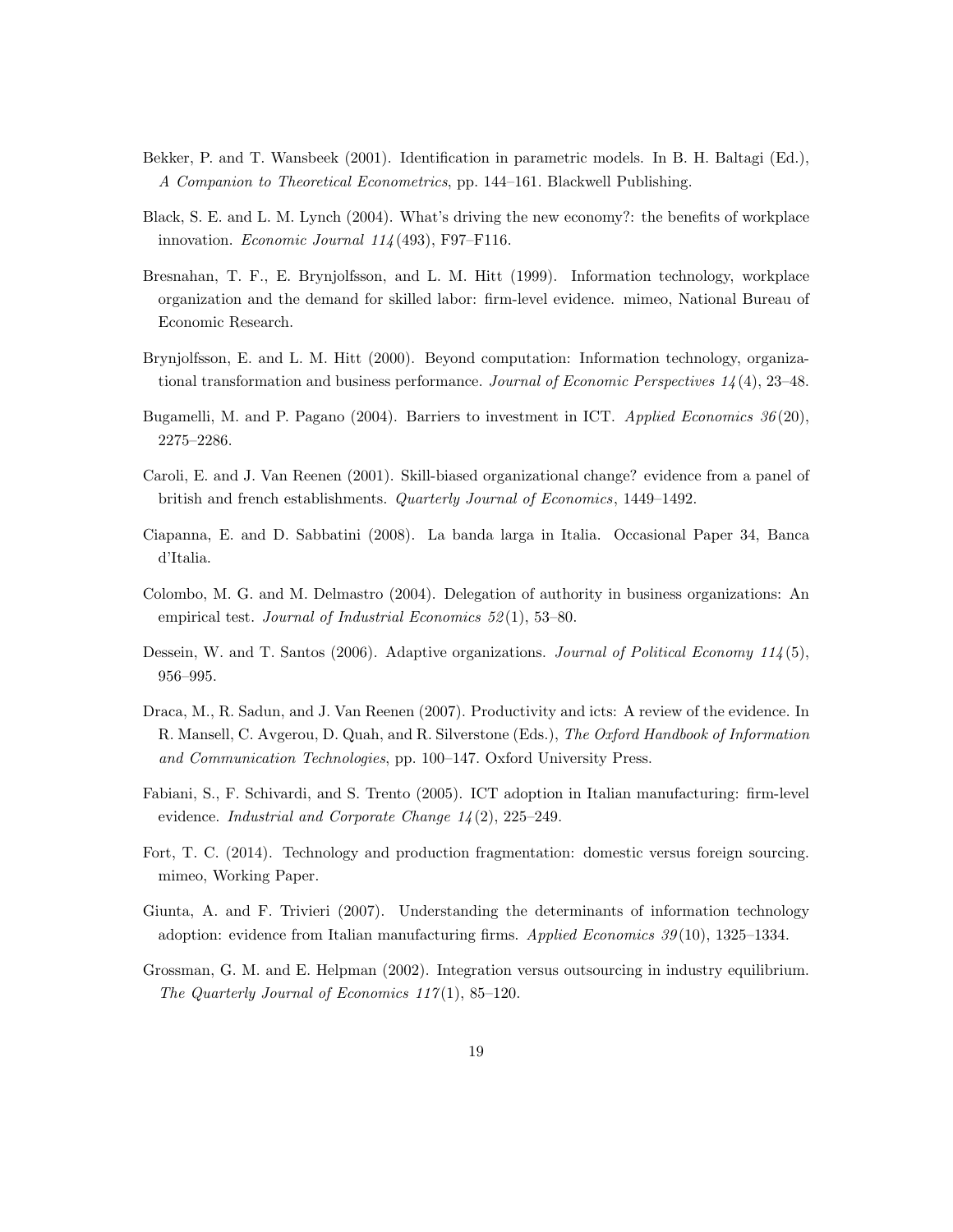- Grossman, G. M. and E. Rossi-Hansberg (2006). The rise of offshoring: it's not wine for cloth anymore. In The New Economic Geography: Effects and Policy Implications, pp. 59–102. Jackson Hole Conference Volume, Federal Reserve Bank of Kansas City.
- Hempell, T. and T. Zwick (2008). New technology, work organisation, and innovation. Economics of Innovation and New Technology  $17(4)$ , 331-354.
- Keane, M. P. (1992). A note on identification in the multinomial probit model. Journal of Business  $\mathcal B$  Economic Statistics 10(2), 193-200.
- Keller, W. and S. R. Yeaple (2008). Global production and trade in the knowledge economy. NBER Working Papers 14626, National Bureau of Economic Research, Inc.
- Kumar, K., P. C. van Fenema, and M. A. Von Glinow (2009). Offshoring and the global distribution of work: Implications for task interdependence theory and practice. Journal of International Business Studies  $40(4)$ , 642–667.
- Leamer, E. E. (2007). A Flat World, a Level Playing Field, a Small World After All, or None of the Above? A Review of Thomas L. Friedman's The World is Flat. Journal of Economic Literature  $XLV(4)$ , 83-126.
- Leamer, E. E. and M. Storper (2001). The economic geography of the internet age. Journal of International Business Studies 32, 641–665.
- Lileeva, A. and J. Van Biesebroeck (2008). Outsourcing when investments are specific and complementary. NBER Working Papers 14477, National Bureau of Economic Research, Inc.
- Lucchetti, R. and A. Sterlacchini (2004). The adoption of ICT among SMEs: Evidence from an Italian survey. Small Business Economics 23 (2), 151–168.
- Magnani, E. (2006). Technological diffusion, the diffusion of skill and the growth of outsourcing in US manufacturing. Economics of Innovation and New Technology 15 (7), 617–647.
- Mankiw, G. N. and P. Swagel (2006). The politics and economics of offshore outsourcing. *Journal* of Monetary Economics 53 (5), 1027–1056.
- Mol, M. J. (2005). Does being R&D intensive still discourage outsourcing?: Evidence from Dutch manufacturing. Research Policy  $34(4)$ , 571 – 582.
- Rasel, F. (2012). Offshoring and ict–evidence for german manufacturing and service firms. mimeo, ZEW-Centre for European Economic Research Discussion Paper, 12-087.
- Srikanth, K. and P. Puranam (2011). Integrating distributed work: comparing task design, communication, and tacit coordination mechanisms. *Strategic Management Journal 32(8)*, 849–875.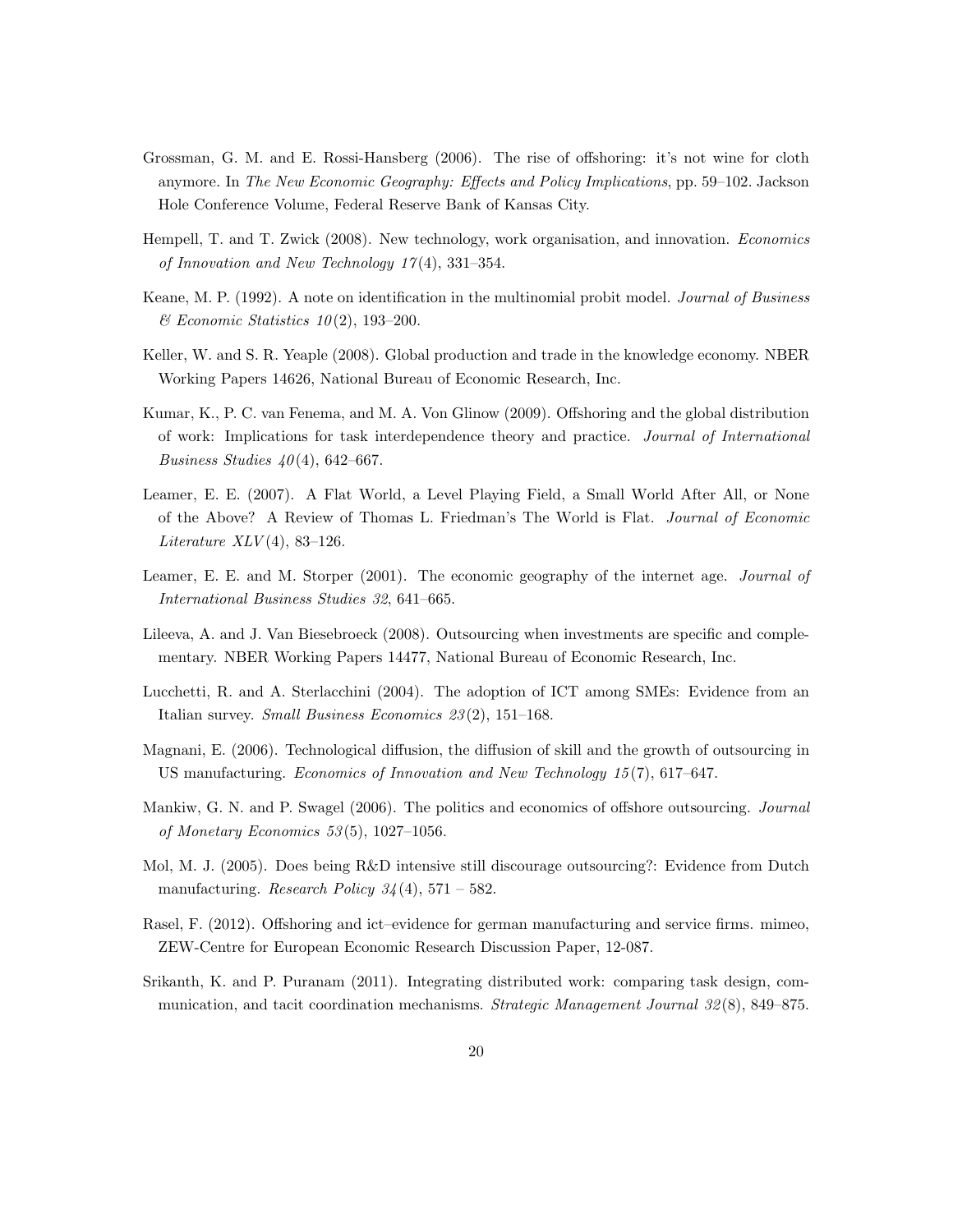- Thompson, J. D. (1967). Organizations in action: Social science bases of administrative theory. McGraw-Hill, New York.
- Van de Ven, A. H., A. L. Delbecq, and R. Koenig Jr (1976). Determinants of coordination modes within organizations. American Sociological Review, 322–338.
- Verhoogen, E. A. (2008). Trade, quality upgrading, and wage inequality in the Mexican manufacturing sector. The Quarterly Journal of Economics 123(2), 489-530.
- Wilde, J. (2000). Identification of multiple equation probit models with endogenous dummy regressors. Economics Letters 69 (3), 309–312.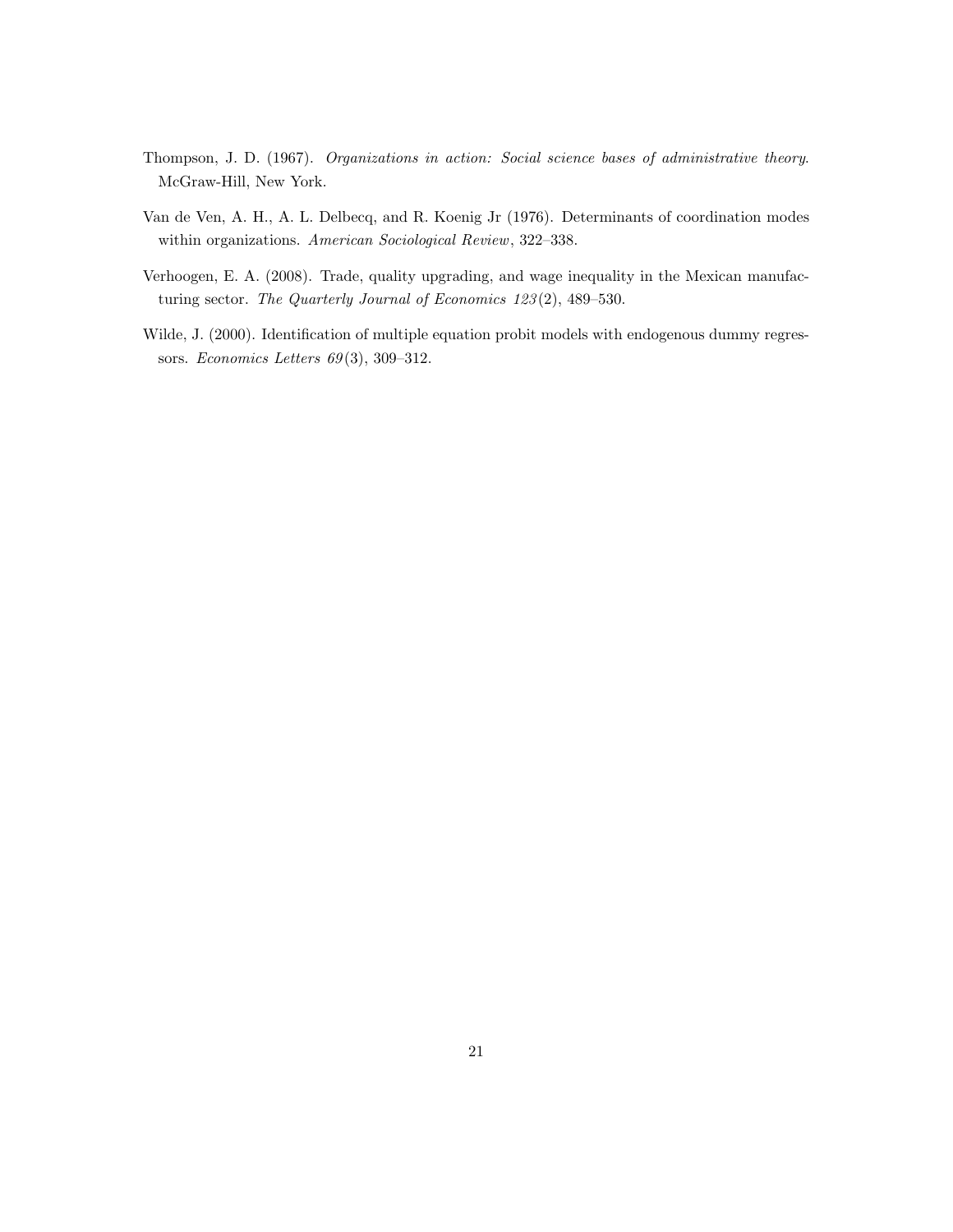## 7 Data Appendix

The original dataset is composed of 4, 289 firms. We remove firms operating in non-manufacturing industries or with missing industry codes, so that we are left with 4, 110 firms. Subsequently we remove firms with missing (596 firms) or non-coherent information (297 firms) on ICT investment or with missing information on offshoring activities (13). This gives us our final sample of 3, 204 firms.

The BB provision data have been retrieved from the "Osservatorio banda larga"(Between), a private company appointed by the Italian government to monitor the digital divide in Italy.

Municipal-level characteristics are obtained from a database put together by the consulting company Metropolis from Istat sources.

#### 7.1 Survey questions

The  $9<sup>th</sup>$  wave of the Unicredit-Capitalia survey contains information on ICT expenditures, delocalization of production, and ISO 2002 compliance. The questions we use are listed below.

C1.3.1 In the three-year period 2001-2003 did the firm invest in hardware, software, internet and telecommunications?

1. yes 2. no

C1.3.2 What is the amount of this investment in the three-year period 2001-2003? (Euro)

C1.3.3 Indicate the specific percentage for each type of these investments (Total 100%)

- 1. Hardware
- 2. Software
- 3. Telecommunication

C1.3.4 Indicate the specific percentage for each type of these applications (Total 100%)

- 1. Administrative/management systems
- 2. Production systems
- 3. Commercial systems (included customer databases)
- 4. Internet (websites, intranet, extranet)
- 5. Other applications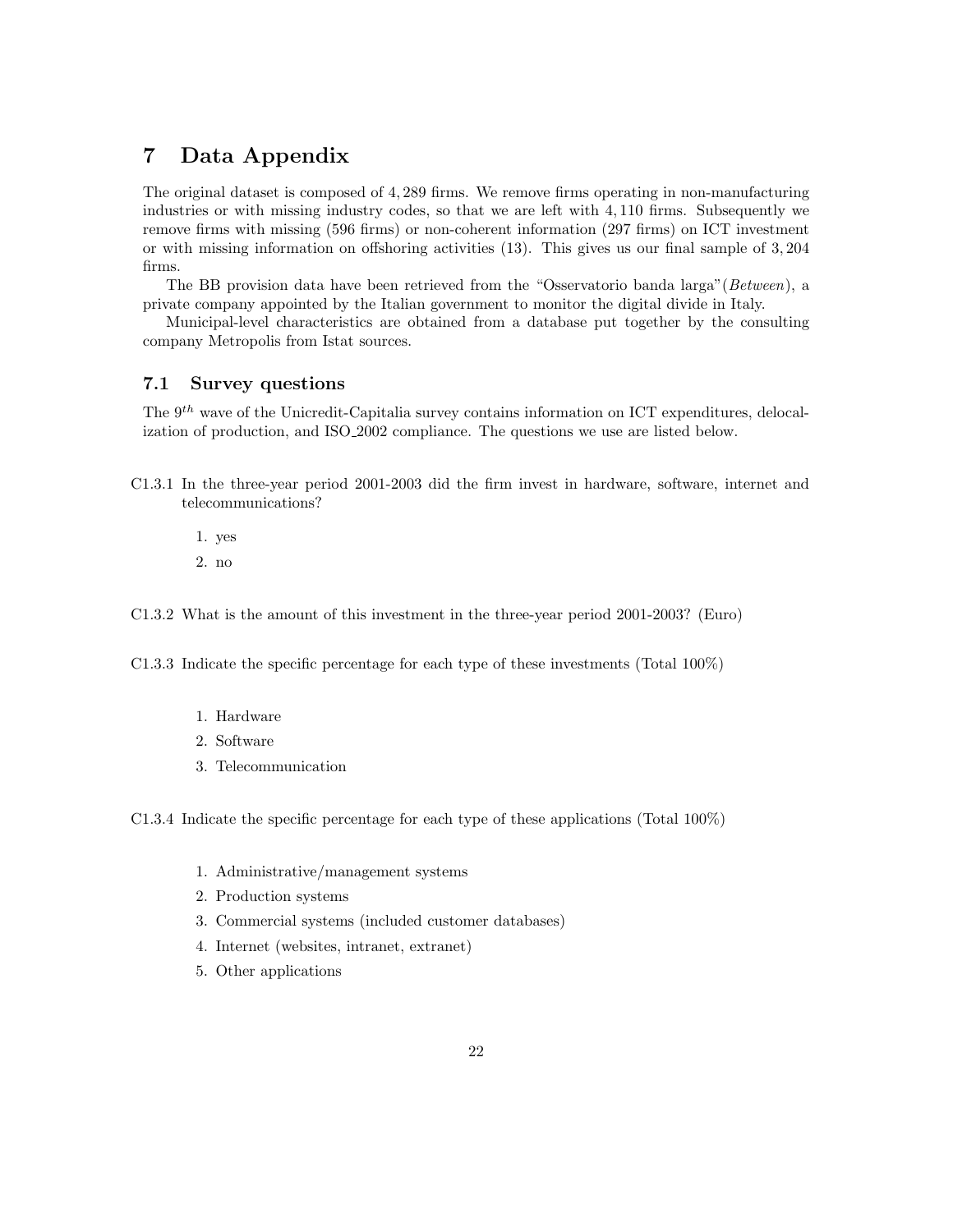D3.1 At present does the firm perform abroad part of its production?

D3.2 In which countries does the firm perform its foreign production?

D3.2.2 What is—at present—the overall share of foreign production over total sales?

- $1$  Less than  $10\%$
- 2 Between 10% and 30%
- 3 Between 30% and 50%
- 4 Between 50% and 70%
- 5 Between 70% and 90%
- $6\,$  Above  $90\%$

D3.2.2 What was—in the year 2000—the overall share of foreign production over total sales?

- 1 The firm did not perform any foreign production at that time
- 2 Less than 10%
- 3 Between 10% and 30%
- 4 Between 30% and 50%
- 5 Between 50% and 70%
- $6\,$  Between  $70\%$  and  $90\%$
- 7 Above 90%

E.6 Is the firm awarded ISO 9000 certification?

### 7.2 Variables definition

Size: number of employees averaged over the 2001-03 period.

Size dummy: dummy equal to 1 if Size $\geq$  50, 0 otherwise.

Observed quality: dummy equal to 1 if the firm has been awarded the ISO 9000 quality certificate, 0 otherwise.

Age: measured as 2003 minus the establishment year.

Total ICT: 2001-03 total ICT investment scaled by firm turnover. This definition equally applies to all ICT components (hardware, software/TLC)

Offshoring: dummy equal to 1 if the firm has declared to perform abroad part of his activities, 0 otherwise.

Broad Band provision: dummy equal to 1 if the proportion of broad band coverage in the municipality in December 2003 exceeds 50%, 0 otherwise.

Inhabitants: number of people resident in the municipality in 2003.

Density: number of people resident in the municipality per Kms.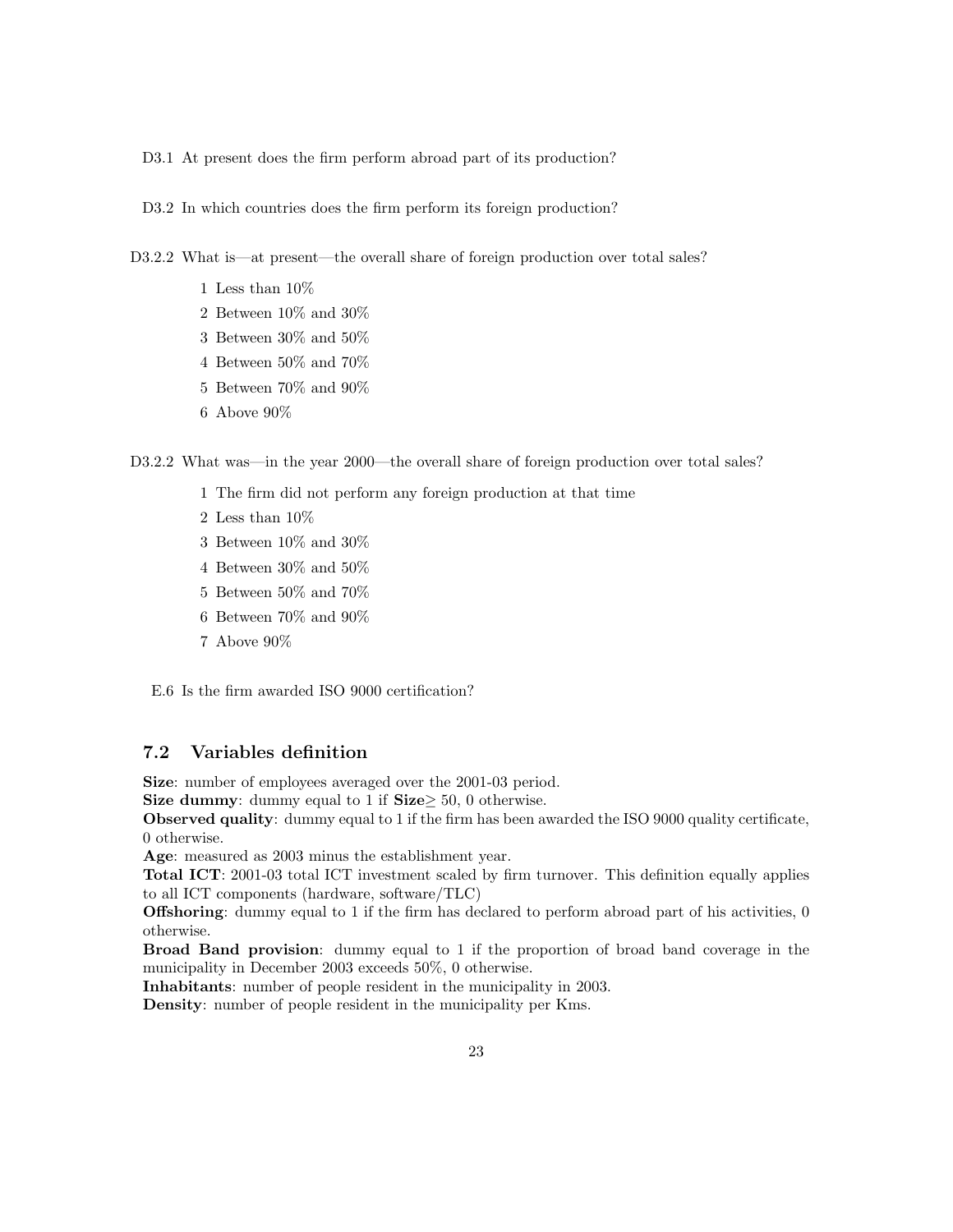Latitude and Longitude: municipality latitude and longitude converted to the decimal system Altitude: municipality altitude in meters.

Coastal Area: dummy equal to 1 if the municipality is along the coastline, 0 otherwise.

Industry dummies: Industry dummies have been included in all the equations  $(15 - food$  and beverages; 17 – textiles; 18 – clothing; 19 – leather; 20 – wood; 21 – paper products; 22 – printing and publishing; 23 – oil refining; 24 – chemicals; 25 – rubber and plastics; 26 – non-metal minerals; 27 – metals; 28 – metal products; 29 – non-electric machinery; 30 – office equipment and computers; 31 – electric machinery; 32 – electronic material, measuring and communication tools, TV and Radio; 33 – medical apparels and instruments; 34 – vehicles; 35 – other transportation; 36 – furniture). Each dummy equals 1 if firm's main activity is in that industry and 0 otherwise.

Regional dummies: 17 dummies corresponding to Italian administrative regions. Three regions (Molise, Calabria, Valle d'Aosta) have been aggregated with a neighboring region (Abruzzi, Basilicata, Piemonte) due to the low number of firms.

Provincial dummies: 104 dummies corresponding to Italian administrative provinces.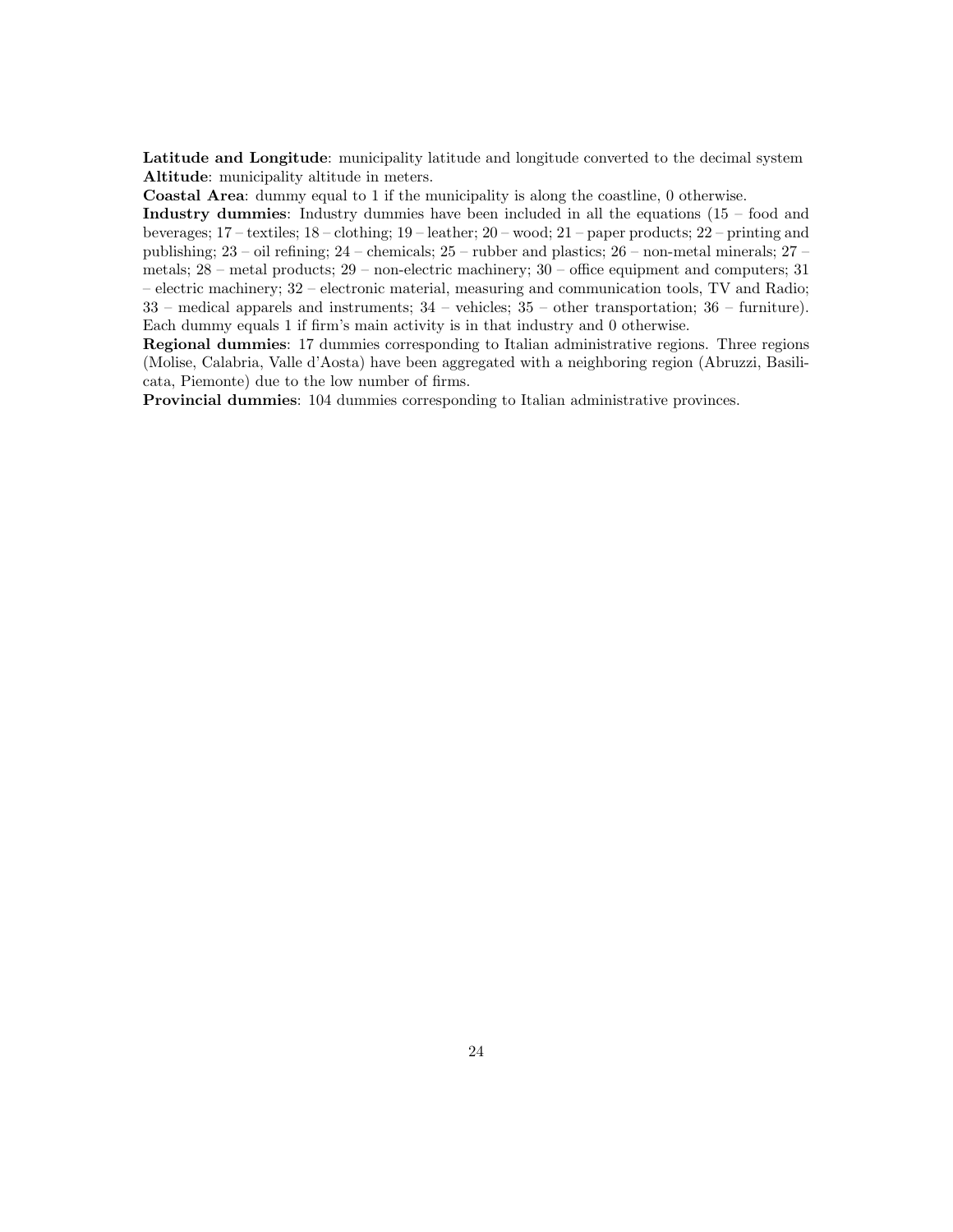Table 1: Offshoring and ICT Investment

|                          | N. of Firms | Off. Firms |          |               | Percentage of turnover of f shored |          | ICT Inv. | $ICT\ Inv. (\%)$ |
|--------------------------|-------------|------------|----------|---------------|------------------------------------|----------|----------|------------------|
|                          |             | $(\% )$    | $< 10\%$ | $10\% - 30\%$ | $30\% - 50\%$                      | $> 50\%$ | (mean)   | (median)         |
| Full sample              | 3,204       | 7.33       | 2.90     | 2.28          | 0.84                               | 1.31     | 0.308    | 0.121            |
| Low-tech industries      | 2, 262      | 6.76       | 2.21     | 1.72          | 0.97                               | 1.86     | 0.280    | 0.100            |
| High-tech industries     | 942         | 8.70       | 4.56     | 3.61          | 0.53                               | 0.00     | 0.380    | 0.170            |
| Food, Bever. and Tobacco | 371         | 0.54       | 0.00     | 0.27          | 0.27                               | 0.00     | 0.170    | 0.066            |
| Textiles                 | 240         | 13.33      | 4.17     | 3.75          | 2.50                               | 2.92     | 0.255    | 0.116            |
| Clothing                 | 92          | 42.39      | 7.61     | 8.70          | 7.61                               | 18.48    | 0.268    | 0.156            |
| Leather                  | 117         | 20.51      | 3.42     | 5.98          | 2.56                               | 8.55     | 0.197    | 0.063            |
| Wood                     | 97          | 9.28       | 2.06     | 5.15          | 0.00                               | 2.06     | 0.218    | 0.153            |
| Paper Products           | 90          | 1.11       | 0.00     | 0.00          | 0.00                               | 1.11     | 0.265    | 0.102            |
| Printing and Publishing  | 80          | 3.75       | 2.50     | 1.25          | 0.00                               | 0.00     | 0.464    | 0.208            |
| Oil Refining             | 17          | 0.00       | 0.00     | 0.00          | 0.00                               | 0.00     | 0.245    | 0.032            |
| $Chemicals*$             | 177         | 4.52       | 3.39     | 1.13          | 0.00                               | 0.00     | 0.244    | 0.081            |
| Rubber and Plastics      | 169         | 5.92       | 4.14     | 1.18          | 0.00                               | 0.59     | 0.233    | 0.098            |
| Non-metal Minerals       | 201         | 1.00       | 1.00     | 0.00          | 0.00                               | 0.00     | 0.235    | 0.076            |
| Metals                   | 121         | 1.65       | 1.65     | 0.00          | 0.00                               | 0.00     | 0.306    | 0.084            |
| Metal Products           | 462         | 4.11       | 1.95     | 0.87          | 0.87                               | 0.43     | 0.382    | 0.151            |
| Non-electric Machinery*  | 429         | 8.16       | 4.66     | 3.03          | 0.47                               | 0.00     | 0.317    | 0.182            |
| Office Equip. and Comp.* | 12          | 8.33       | 0.00     | 0.00          | 8.33                               | 0.00     | 0.413    | 0.264            |
| Electric Machinery*      | 130         | 11.54      | 6.15     | 4.62          | 0.77                               | 0.00     | 0.364    | 0.159            |
| Electronic Products.*    | 64          | 7.81       | 3.13     | 4.69          | 0.00                               | 0.00     | 0.855    | 0.278            |
| Medical App. and Instr.* | 58          | 12.07      | 5.17     | 6.90          | 0.00                               | 0.00     | 0.608    | 0.375            |
| Vehicles*                | 45          | 11.11      | 4.44     | 6.67          | 0.00                               | 0.00     | 0.731    | 0.107            |
| Other Transportation*    | 27          | 22.22      | 7.41     | 11.11         | 3.70                               | 0.00     | 0.227    | 0.150            |
| Furniture                | 205         | 4.88       | 2.44     | 0.98          | 0.49                               | 0.98     | 0.330    | 0.122            |

Note: The first column reports the absolute number of firms whereas the second one the percentage of offshoring firms. Columns 3 to 6 refer to the percentage of offshoring firms whose percentage of offshored turnover falls in the < 10%, 10% − 30%, 30% − 50%, and > 50% category. Columns 7 and 8 report the mean and the median ICT investment measured as the ratio of ICT expenditures over turnover, in %.

 $\hspace{0.1mm}^*$  denotes high-tech industries.

|                                   | Firms investing in ICT |        |       |       | ICT investment $(\%)$ |       |      |               |      |      |             |      |
|-----------------------------------|------------------------|--------|-------|-------|-----------------------|-------|------|---------------|------|------|-------------|------|
|                                   |                        | Number |       |       | %                     |       |      | Unconditional |      |      | Conditional |      |
|                                   | All                    | HT     | LT    | All   | HТ                    | ĽТ    | All  | HТ            | LТ   | All  | HT          | LT   |
| Total ICT                         | 2.490                  | 784    | 1,706 | 77.72 | 83.23                 | 75.42 | 0.31 | 0.38          | 0.28 | 0.40 | 0.46        | 0.37 |
| Hardware                          | 2.310                  | 724    | 1.586 | 72.99 | 78.52                 | 70.71 | 0.14 | 0.18          | 0.13 | 0.19 | 0.23        | 0.18 |
| Software                          | 2.241                  | 714    | 1.527 | 70.81 | 77.44                 | 68.08 | 0.15 | 0.18          | 0.13 | 0.21 | 0.23        | 0.19 |
| Telecommunications                | 985                    | 310    | 675   | 31.12 | 33.62                 | 30.09 | 0.02 | 0.02          | 0.02 | 0.06 | 0.07        | 0.06 |
| Administrative/Management systems | 2,081                  | 652    | 1,429 | 64.95 | 69.21                 | 63.17 | 0.12 | 0.15          | 0.11 | 0.18 | 0.21        | 0.17 |
| Production systems                | 1.605                  | 539    | 1,066 | 50.07 | 57.22                 | 47.13 | 0.12 | 0.15          | 0.11 | 0.24 | 0.25        | 0.23 |
| Commercial systems                | 1.034                  | 329    | 705   | 32.27 | 34.93                 | 31.17 | 0.04 | 0.04          | 0.03 | 0.11 | 0.11        | 0.10 |
| Internet                          | 915                    | 301    | 614   | 28.56 | 31.95                 | 27.14 | 0.02 | 0.03          | 0.02 | 0.07 | 0.08        | 0.06 |
| Other applications                | 319                    | 129    | 190   | 9.96  | 13.69                 | 8.40  | 0.01 | 0.02          | 0.01 | 0.10 | 0.13        | 0.07 |

Table 2: Descriptive statistics on ICT investments, by type and application

Note: Columns 1, 4, 7, and 10 refer to the whole sample of 3,204 firms, Columns 2, 5, 8, and 11 to the sample of 942 firms in High-Tech industries, Columns 3, 6, 9, and 12 to the sample of 2,262 firms in Low-Tech industries. Columns 7-9 report the unconditional mean of ICT investment whereas columns 10-12 report the mean of ICT investment conditional on a positive investment.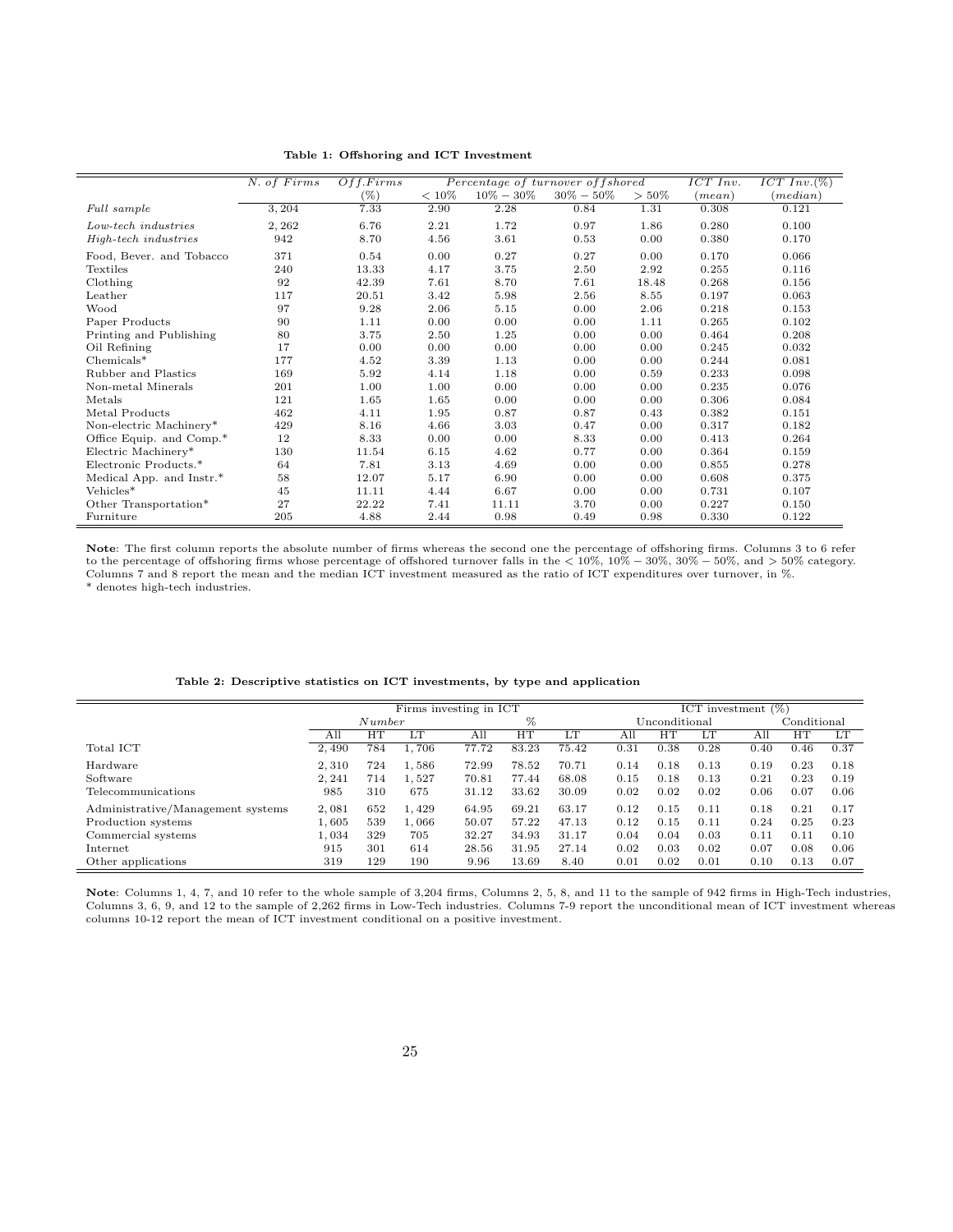Table 3: Additional firm level variables

|                         | Mean     | Std. Dev | Median    | 1st Quart. | 3rd Quart. |
|-------------------------|----------|----------|-----------|------------|------------|
| Age (Years)             | 27.94    | 19.44    | 24        |            | 36         |
| Size (Employees)        | 112.19   | 266.73   | 49.50     | 24         | 101.7      |
| Obs. Quality (ISO 2002) | $0.55\,$ |          | $\cdot$ . | $\cdot$ .  | $\cdot$ .  |

 $(ii)$  (ii)  $(iii)$  (iv) (v) All All All HT LT N. of firms 3,187 2,816 2,816 692 1,941 Total ICT Inv.  $0.085(0.032)$ [0.010]  $0.090(0.033)$ [0.012]  $(0.073(0.034))$ [0.009]  $-0.010(0.080)$  $[-0.002]$  $0.106(0.039)$ [0.012] Age  $-0.459(2.079)$  $[-0.056]$ −0.275(3.790)  $[-0.044]$ 0.006(2.616) [0.000] Size Dummy ...  $0.717(0.095)$ <br> $(0.097)$ [0.087] 0.996(0.194) [0.162] 0.622(0.116) [0.067] Obs. Quality ...  $0.233(0.094)$  ...  $0.233(0.094)$ [0.028] 0.436(0.185) [0.071] 0.116(0.117) [0.013] Industry dummies. Yes (0.00) Yes (0.00) Yes (0.00) Yes (0.10) Yes (0.00) Regional dummies Yes (0.25) No No No No Provincial dummies No Yes (0.58) Yes (0.84) Yes (0.91) Yes (0.86) Log-likelihood −713.64 −674.40 −632.24 −205.13 −390.31 Pseudo  $R^2$ 0.149 0.166 0.218 0.179 0.271

Table 4: Preliminary Probit Estimates for Offshoring

Note: Size dummy takes a value of 1 if the firm has more than 50 employees. Standard errors in round brackets and average partial effects in square brackets. Coefficients, standard errors, and average partial effects for the variables Age have been multiplied by 1,000. Columns  $(i)$  to  $(iii)$  refer to the total sample, column  $(iv)$  to the sample of high-tech firms, and column  $(v)$  refers to the sample of low-tech firms. 21 industry dummies are included in all regressions, 17 regional dummies are included in column  $(i)$  whereas 104 provincial dummies are included in columns *(ii)* to  $(v)$ .

|                               | <b>BBP</b> Municipalities |           |        | Non-BBP Municipalities |
|-------------------------------|---------------------------|-----------|--------|------------------------|
|                               | Mean                      | Median    | Mean   | Median                 |
| Inhabitants                   | 31.122                    | 12.192    | 4.142  | 3.124                  |
| Density (Inhabitants per Kms) | 735.49                    | 421.37    | 306.40 | 155.79                 |
| Latitude (Decimal System)     | 44.22                     | 45.04     | 44.43  | 45.24                  |
| Longitude (Decimal System)    | 11.25                     | 11.02     | 11.05  | 10.98                  |
| Coastal Area $(\%)$           | 16.51                     | $\cdot$ . | 8.93   | $\cdot$ .              |
| Altitude (Meters)             | 164.17                    | 128       | 257.02 | 227                    |

Note: Unweighted statistics based on the 1,596 municipalities where firm headquarters are located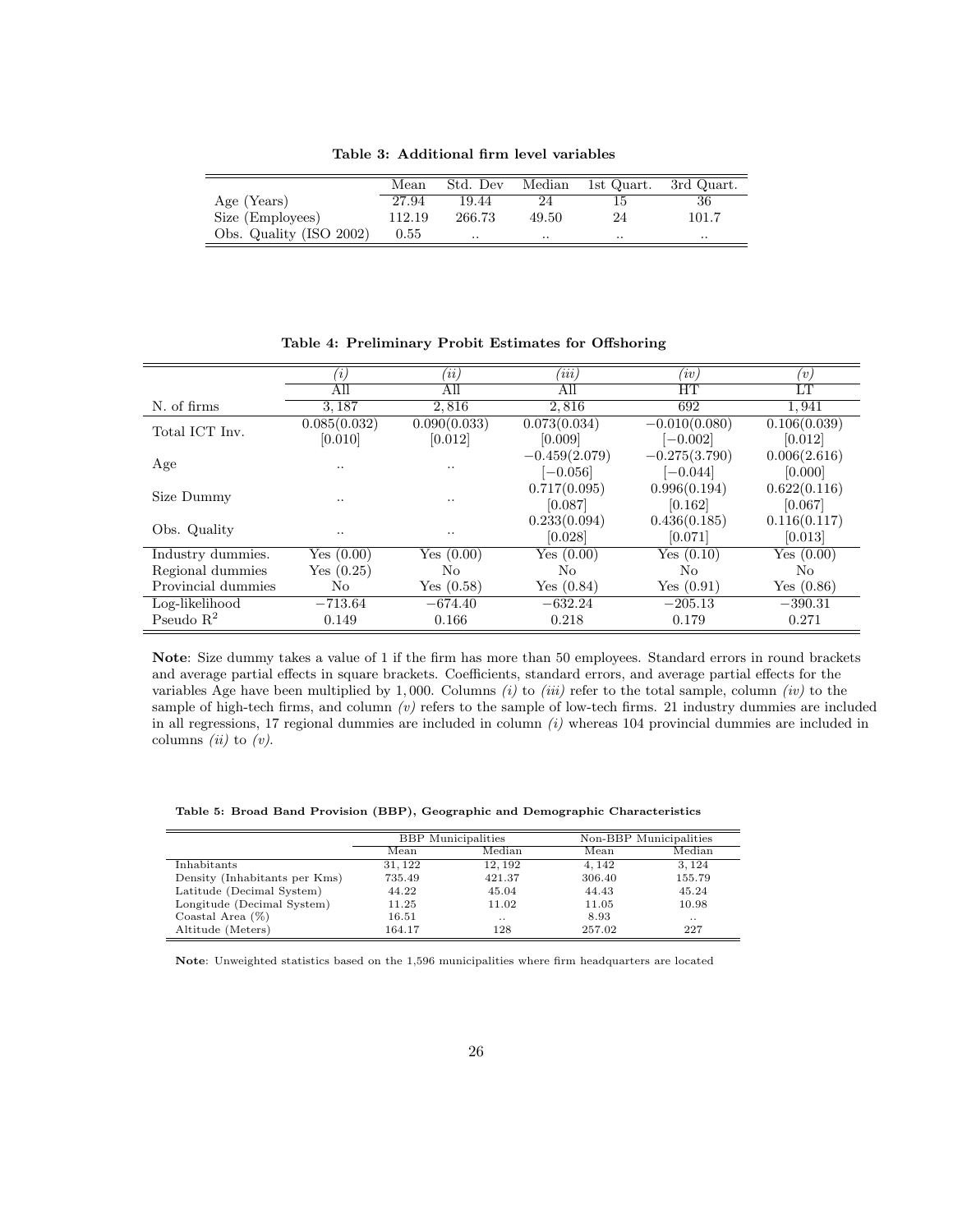#### Table 6: Non-linear System Estimation, whole sample

|                           |                 | Whole Sample, unrestricted |                      | Whole Sample, restricted |
|---------------------------|-----------------|----------------------------|----------------------|--------------------------|
|                           | (i)             | (ii)                       | (ii)                 | (iv)                     |
| N. of firms               | 3,187           | 3, 187                     | 3, 187               | 3,187                    |
| Dep. Variable             | Offshoring      | ICT Inv.                   | Offshoring           | ICT Inv.                 |
| Total ICT Inv             | $-0.732(0.129)$ |                            | $-0.744(0.124)$      |                          |
| Age                       | 1.107(1.525)    | 2.270(0.955)               | 1.095(1.511)         | 2.349(0.952)             |
| Size Dummy                | 0.561(0.098)    | 0.129(0.038)               | 0.554(0.098)         | 0.127(0.038)             |
| Obs. Quality              | 0.255(0.069)    | 0.143(0.040)               | 0.255(0.068)         | 0.143(0.040)             |
| Broad Band Prov.          |                 | 0.072(0.048)               | $\ddot{\phantom{0}}$ | 0.075(0.047)             |
| Inhabitants               | $-0.024(0.088)$ | $-0.113(0.062)$            | $-0.046(0.082)$      | $-0.120(0.061)$          |
| Density                   | 0.000(0.022)    | 0.001(0.013)               |                      |                          |
| Latitude                  | 0.033(0.117)    | 0.062(0.068)               |                      |                          |
| Longitude                 | 0.058(0.063)    | $-0.022(0.036)$            |                      |                          |
| Altitude                  | 0.164(0.244)    | 0.095(0.143)               | . .                  | . .                      |
| Coastal Area              | $-0.046(0.132)$ | 0.035(0.074)               | . .                  |                          |
| $\sigma_n$                |                 | 0.973(0.014)               | . .                  | 0.973(0.014)             |
| $\rho_{\varepsilon,\eta}$ | 0.744(0.114)    |                            |                      | 0.755(0.110)             |
| Industry dummies          | Yes             | Yes                        | Yes                  | Yes                      |
| Regional dummies          | $_{\rm Yes}$    | $_{\rm Yes}$               | Yes                  | Yes                      |
| Log-likelihood            |                 | $-4,615.83$                |                      | $-4,618.32$              |

#### Panel A: coefficients and standard errors

Panel B: Average partial effects for the offshoring equation.

|               | Whole sample, unrestricted | Whole sample, restricted |
|---------------|----------------------------|--------------------------|
|               | i                          | (i)                      |
| Total ICT Inv | $-0.142(0.052)$            | $-0.148(0.053)$          |
| Size dummy    | 0.109(0.015)               | 0.110(0.014)             |
| Inhabitants   | $-0.005(0.017)$            | $-0.009(0.017)$          |
| Obs. Quality  | 0.050(0.015)               | 0.051(0.015)             |
| Age           | 0.215(0.307)               | 0.217(0.311)             |
| Coastal area  | $-0.009(0.025)$            | . .                      |
| Altitude      | 0.032(0.047)               | . .                      |
| Density       | 0.000(0.004)               | . .                      |
| Longitude     | 0.011(0.012)               | . .                      |
| Latitude      | 0.007(0.023)               | . .                      |

Note: standard errors computed with the Delta method in brackets. Coefficients, average partial effects and standard errors

for the variables Age, Density, and Altitude have been multiplied by 1, 000

21 industry dummies and 17 regional dummies are included in all regressions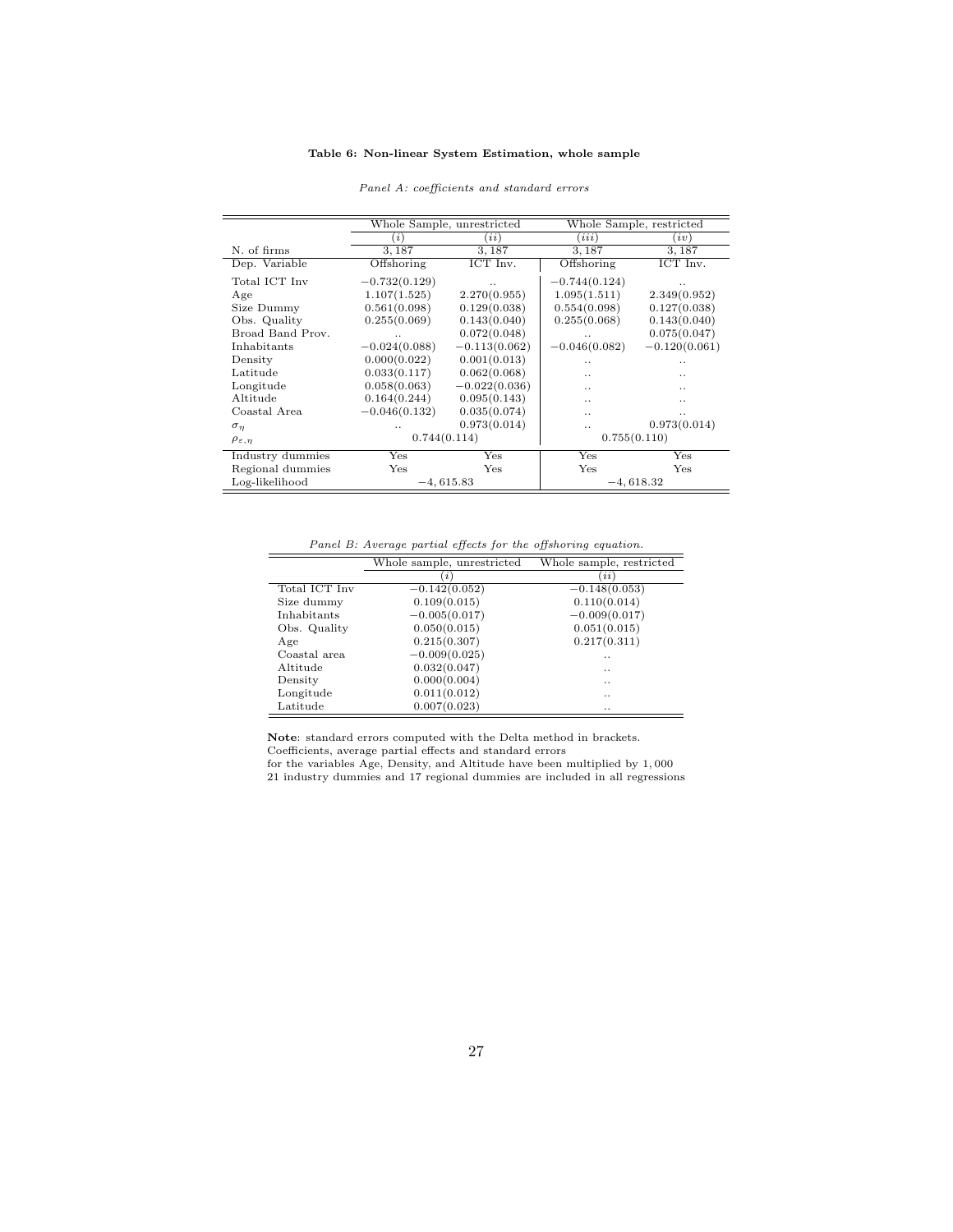#### Table 7: Non-linear System Estimation, high- and low-tech firms

|                           |                 | High-tech, restricted |                 | Low-tech, restricted |
|---------------------------|-----------------|-----------------------|-----------------|----------------------|
|                           | (i)             | <i>ii</i> )           | (iii)           | iv)                  |
| N. of firms               | 942             | 942                   | 2, 245          | 2, 245               |
| Dep. Variable             | Offshoring      | ICT Inv.              | Offshoring      | ICT Inv              |
| Total ICT Inv             | $-0.401(0.355)$ | . .                   | $-0.864(0.091)$ |                      |
| Age                       | $-1.297(3.314)$ | 2.282(1.660)          | 1.960(1.550)    | 2.481(1.154)         |
| Size Dummy                | 0.929(0.181)    | 0.115(0.067)          | 0.402(0.097)    | 0.140(0.046)         |
| Obs. Quality              | 0.405(0.157)    | 0.126(0.071)          | 0.197(0.068)    | 0.148(0.048)         |
| Broad Band Prov.          | $\cdot$ .       | 0.003(0.102)          | $\cdot$ .       | 0.102(0.049)         |
| Inhabitants               | 0.066(0.223)    | $-0.236(0.123)$       | $-0.029(0.081)$ | $-0.077(0.068)$      |
| $\sigma_n$                | . .             | 0.926(0.024)          | $\cdot$ .       | 0.983(0.017)         |
| $\rho_{\varepsilon,\eta}$ | 0.349(0.314)    |                       | 0.885(0.074)    |                      |
| Industry dummies          | Yes             | Yes                   | Yes             | Yes                  |
| Regional dummies          | Yes             | Yes                   | Yes             | Yes                  |
| Log-likelihood            |                 | $-1.409.82$           |                 | $-3, 169.49$         |

#### Panel A: coefficients and standard errors

Panel B: Average partial effects for the offshoring equation.

|               | High-tech, restricted | Low-tech, restricted |
|---------------|-----------------------|----------------------|
|               | $\iota$               | (ii)                 |
| Total ICT Inv | $-0.063(0.068)$       | $-0.212(0.065)$      |
| Size dummy    | 0.147(0.031)          | 0.099(0.016)         |
| Inhabitants   | 0.010(0.034)          | $-0.007(0.020)$      |
| Obs. Quality  | 0.064(0.028)          | 0.048(0.019)         |
| Age           | $-0.205(0.514)$       | 0.480(0.403)         |

Note: standard errors computed with the Delta method in brackets. Coefficients, average partial effects and standard errors for the variable Age have been multiplied by 1, 000. 8 (13, resp.) industry dummies and 17 regional dummies are included in regressions (i) and  $(ii)$   $(iii)$  and  $(iv)$ , resp.)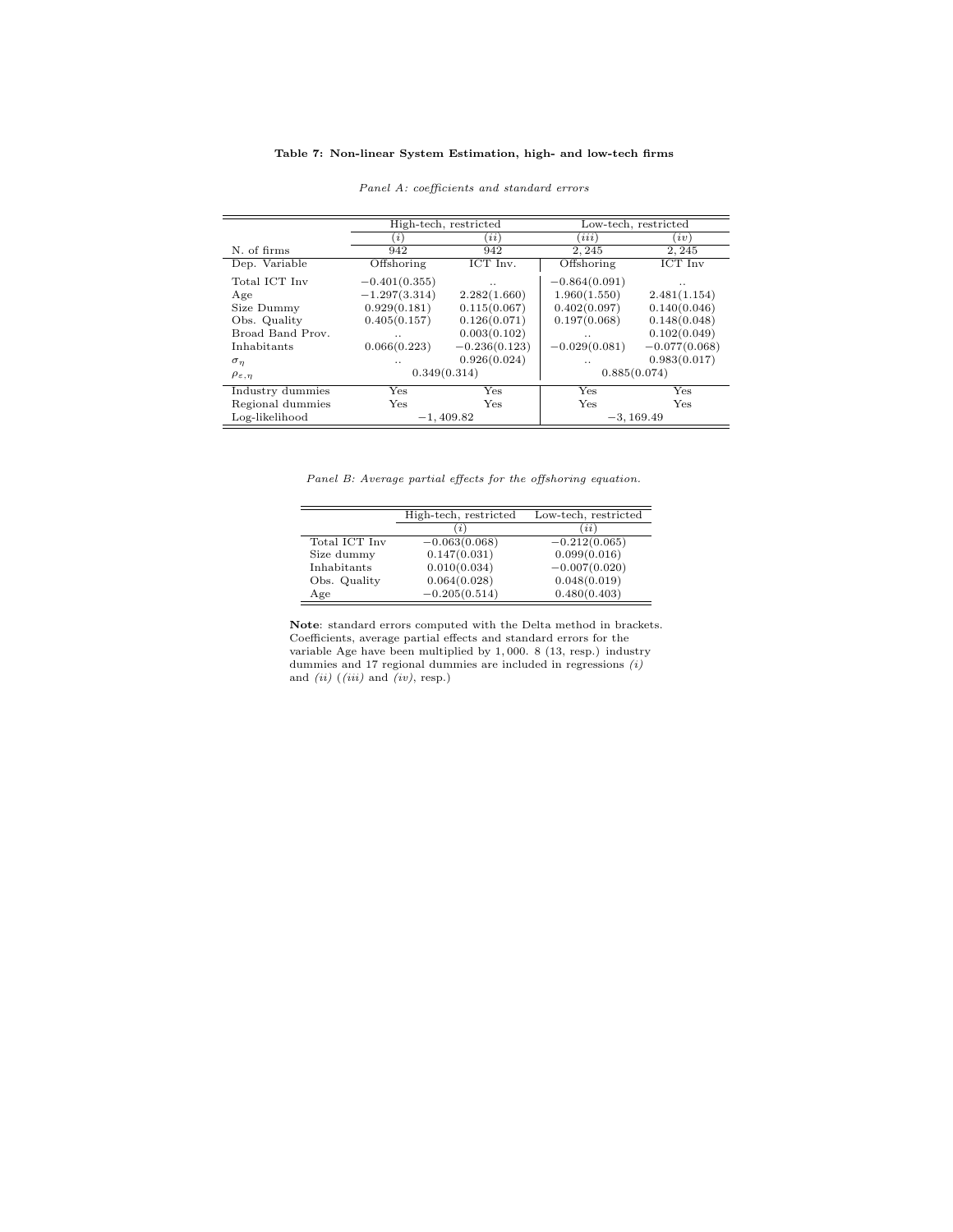#### Table 8: Non-linear System Estimation. Low-tech, Starters

|                           |                 | Starters low-tech, restricted |
|---------------------------|-----------------|-------------------------------|
|                           | (i)             | (ii)                          |
| N. of firms               | 2,145           | 2,145                         |
| Dep. Variable             | Offshoring      | ICT Inv.                      |
| Total ICT Inv             | $-0.822(0.181)$ | . .                           |
| Age                       | 1.171(2.284)    | 2.147(1.168)                  |
| Size Dummy                | 0.374(0.132)    | 0.118(0.047)                  |
| Obs. Quality              | 0.301(0.112)    | 0.140(0.049)                  |
| Broad Band Prov.          | . .             | 0.120(0.060)                  |
| Inhabitants               | 0.002(0.123)    | $-0.091(0.073)$               |
| $\sigma_n$                | $\cdot$ .       | 0.970(0.017)                  |
| $\rho_{\varepsilon,\eta}$ |                 | 0.813(0.163)                  |
| Industry dummies          | Yes             | Yes                           |
| Regional dummies          | Yes             | Yes                           |
| Log-likelihood            |                 | $-2,793.39$                   |

Panel A: coefficients and standard errors

Panel B: Average partial effects for the offshoring equation.

|               | Starters low-tech, restricted |
|---------------|-------------------------------|
|               | (i)                           |
| Total ICT Inv | $-0.119(0.084)$               |
| Size dummy    | 0.054(0.020)                  |
| Inhabitants   | 0.000(0.018)                  |
| Obs. Quality  | 0.044(0.021)                  |
| Age           | 0.170(0.358)                  |

Note: standard errors computed with the Delta method in brackets. Coefficients and standard errors for the variable Age has been multiplied by 1, 000. 13 industry dummies and 17 regional dummies are included in all regressions.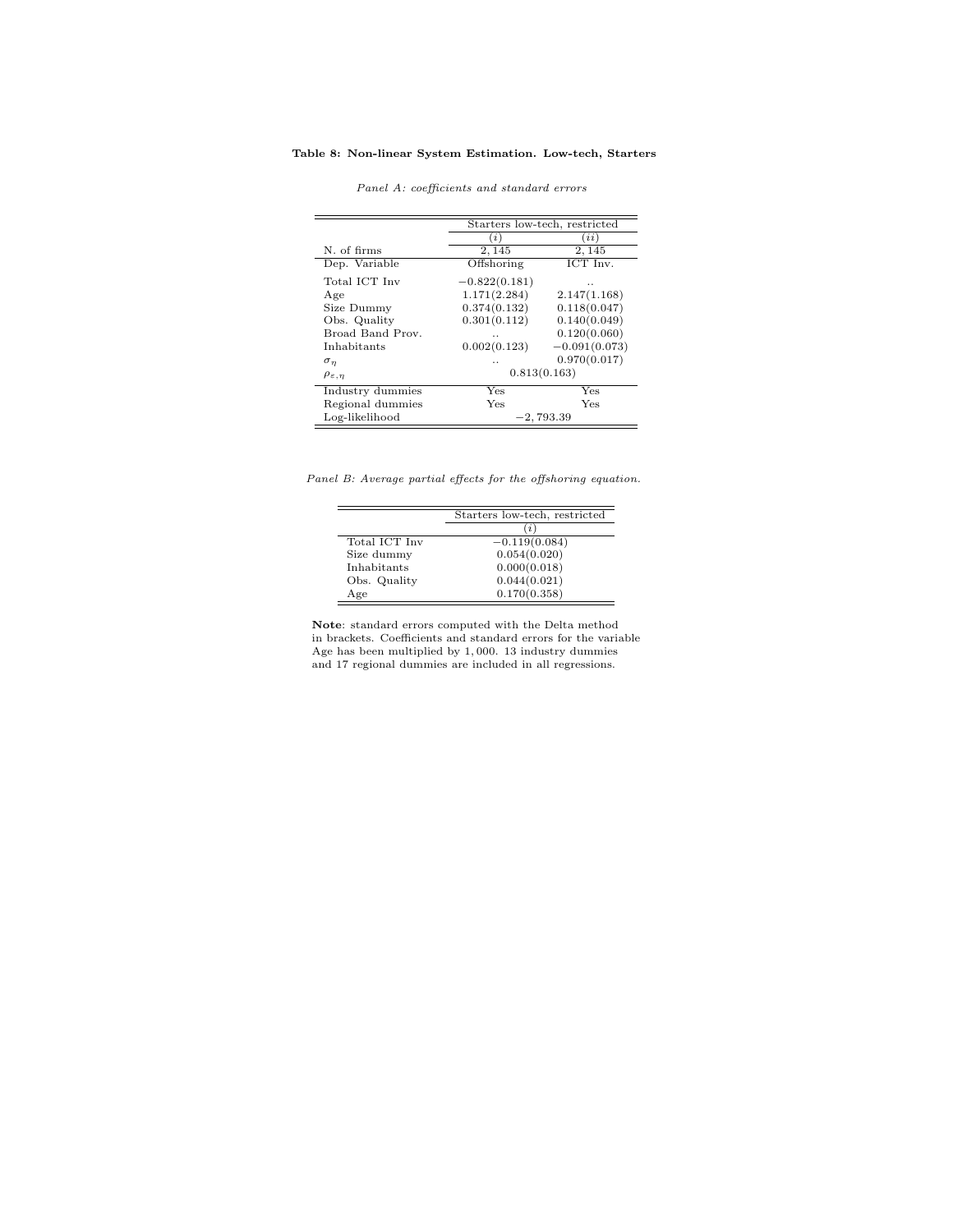#### Table 9: Non-linear System Estimation. Restricted model, low-tech, investment types

|                           | Hardware Inv    |              |                      | Software/TLC Inv |
|---------------------------|-----------------|--------------|----------------------|------------------|
|                           | $\iota$         | (ii)         | (ii)                 | iv               |
| N. of firms               | 2.227           | 2,227        | 2,227                | 2,227            |
| Dep. Variable             | Offshoring      | ICT Inv      | Offshoring           | ICT Inv          |
| Hardware Inv              | $-1.840(0.188)$ | $\cdot$ .    |                      |                  |
| Software/TLC Inv          | $\cdot$ .       | $\cdot$ .    | $-1.173(0.127)$      | $\cdot$ .        |
| Age                       | 1.702(1.521)    | 0.983(0.561) | 2.007(1.584)         | 1.836(0.842)     |
| Size Dummy                | 0.364(0.107)    | 0.048(0.022) | 0.427(0.099)         | 0.106(0.034)     |
| Obs. Quality              | 0.163(0.068)    | 0.054(0.023) | 0.191(0.070)         | 0.105(0.035)     |
| Broad Band Prov.          | $\cdot$ .       | 0.023(0.023) | $\cdot$ .            | 0.086(0.037)     |
| Inhabitants               | 0.017(0.082)    | 0.012(0.033) | $-0.065(0.083)$      | $-0.087(0.050)$  |
| $\sigma_{\eta}$           |                 | 0.476(0.008) | $\ddot{\phantom{0}}$ | 0.714(0.012)     |
| $\rho_{\varepsilon,\eta}$ | 0.894(0.077)    |              |                      | 0.872(0.078)     |
| Industry dummies          | Yes             | Yes          | Yes                  | Yes              |
| Regional dummies          | Yes             | Yes          | Yes                  | Yes              |
| Log-likelihood            | $-1,926.82$     |              |                      | $-2,584.47$      |

Panel A: coefficients and standard errors

Panel B: Average partial effects for the offshoring equation.

|                  | low-tech, restricted, Hardware | low-tech, restricted, Software/TLC |  |
|------------------|--------------------------------|------------------------------------|--|
|                  | i                              | (i)                                |  |
| Hardware Inv     | $-0.465(0.149)$                | $\cdot$ .                          |  |
| Software/TLC Inv | $\cdot$ .                      | $-0.273(0.086)$                    |  |
| Size dummy       | 0.092(0.016)                   | 0.100(0.016)                       |  |
| Inhabitants      | 0.004(0.021)                   | $-0.015(0.019)$                    |  |
| Obs. Quality     | 0.041(0.018)                   | 0.045(0.018)                       |  |
| Age              | 0.430(0.403)                   | 0.468(0.392)                       |  |

Note: standard errors computed with the Delta method in brackets. Coefficients and standard errors for the variable Age has been multiplied by 1, 000 13 industry dummies and 17 regional dummies are included in all regressions.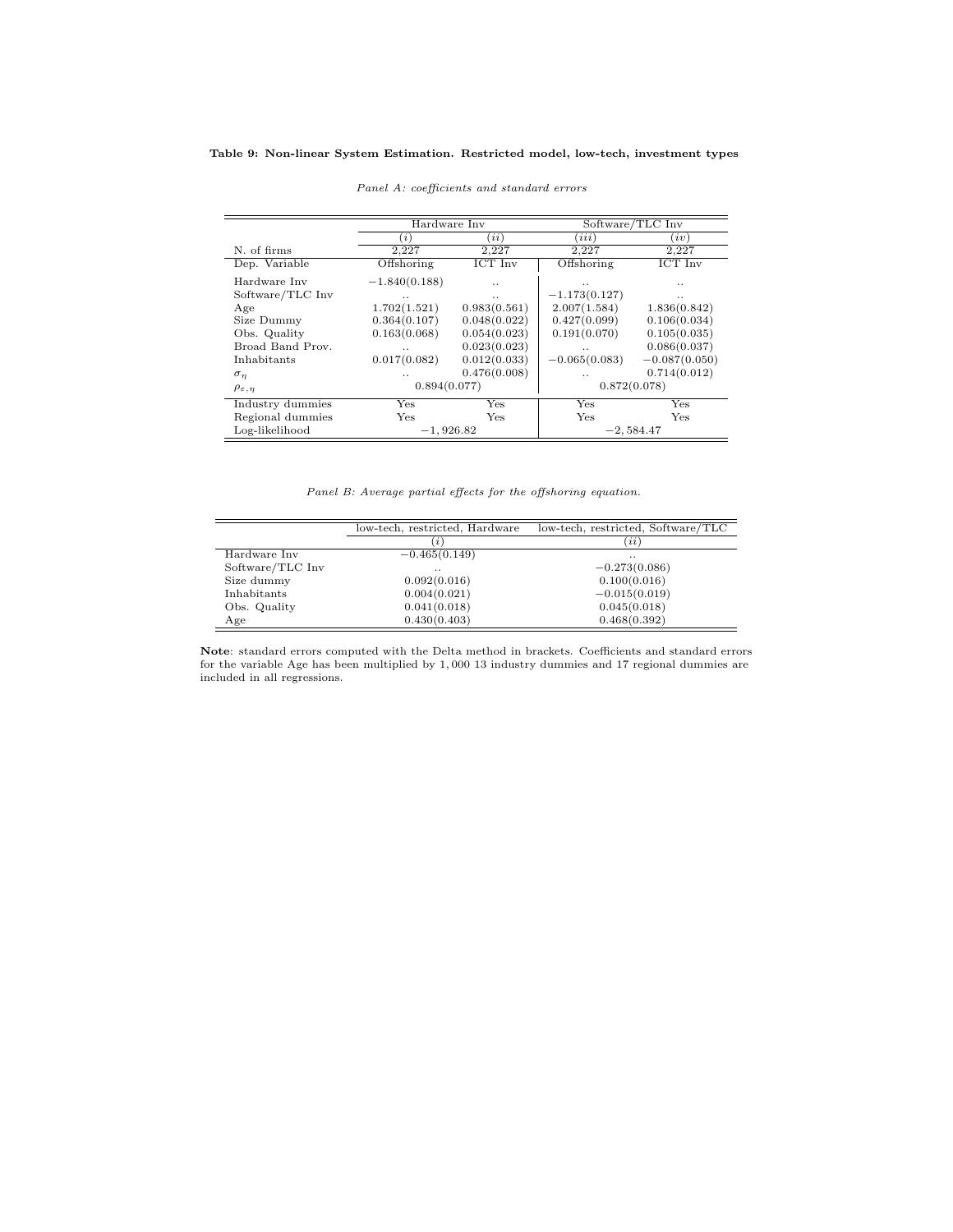#### Table 10: Non-linear System Estimation (ordered, low-tech sample, restricted model)

|                           | Total ICT Inv   |                              |  |
|---------------------------|-----------------|------------------------------|--|
|                           | i)              | <i>ii</i> )                  |  |
| N. of firms               | 2,245           | 2, 245                       |  |
| Dep. Variable             | Offshoring      | $\overline{\text{ICT}}$ Inv. |  |
| Total ICT Inv             | $-0.865(0.090)$ |                              |  |
| Age                       | 2.260(1.514)    | 2.480(1.154)                 |  |
| Size Dummy                | 0.369(0.089)    | 0.141(0.046)                 |  |
| Obs. Quality              | 0.196(0.067)    | 0.148(0.048)                 |  |
| Broad Band Prov.          | . .             | 0.102(0.048)                 |  |
| Inhabitants               | $-0.010(0.079)$ | $-0.078(0.068)$              |  |
| $\sigma_n$                | . .             | 0.984(0.017)                 |  |
| $\rho_{\varepsilon,\eta}$ | 0.885(0.074)    |                              |  |
| Industry dummies          | Yes             | Yes                          |  |
| Regional dummies          | Yes             | Yes                          |  |
| Log-likelihood            |                 | -3, 331.51                   |  |

Panel A: coefficients and standard errors

Panel B: Average partial effects for the offshoring equation.

|               | Total ICT Inv       |                 |                 |                 |  |
|---------------|---------------------|-----------------|-----------------|-----------------|--|
| N. of firms   | 2.262               |                 |                 |                 |  |
| Dep. Variable | Offshoring Category |                 |                 |                 |  |
|               |                     |                 |                 | 3               |  |
| Total ICT Inv | 0.214(0.065)        | $-0.021(0.005)$ | $-0.041(0.006)$ | $-0.152(0.073)$ |  |
| Age           | $-0.558(0.397)$     | 0.054(0.039)    | 0.107(0.075)    | 0.397(0.313)    |  |
| Size Dummy    | $-0.091(0.016)$     | 0.009(0.004)    | 0.018(0.007)    | 0.065(0.018)    |  |
| Obs. Quality  | $-0.048(0.018)$     | 0.005(0.002)    | 0.009(0.004)    | 0.034(0.016)    |  |
| Inhabitants   | 0.002(0.020)        | $-0.000(0.002)$ | $-0.000(0.004)$ | $-0.002(0.014)$ |  |

Note: standard errors computed with the Delta method in brackets. 13 industry dummies and 17 regional dummies are included in the regression.